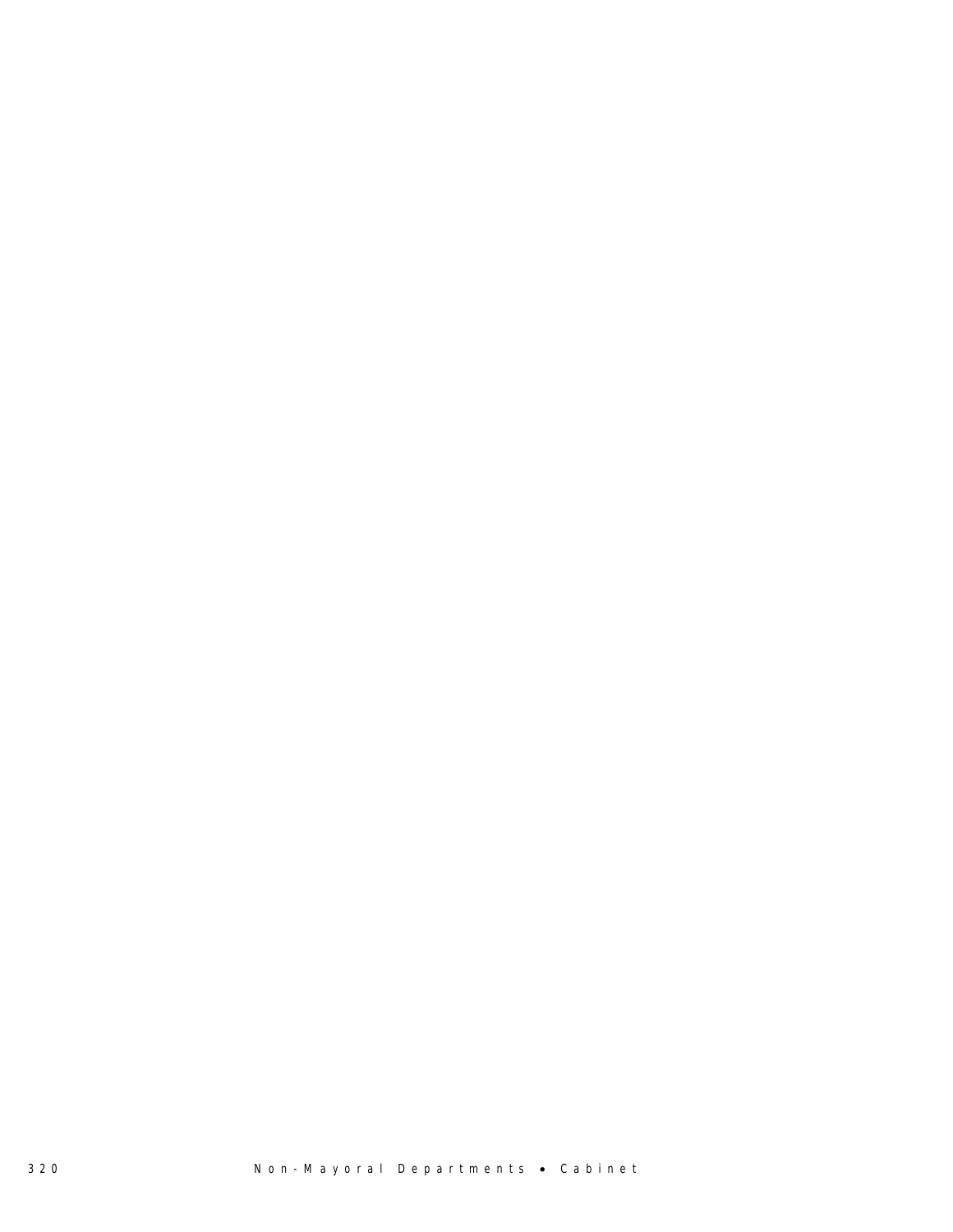# Non-Mayoral Departments

### *Cabinet Mission*

These departments are governed independently by appointed or elected officials, but are financed by the City: City Clerk (elected by the City Council); City Council (elected position); Finance Commission (appointed by Governor).

| <b>Operating Budget</b>            | Program Name                                            | Total Actual '14                  | <b>Total Actual '15</b>           | Total Approp '16                  | <b>Total Budget '17</b>           |
|------------------------------------|---------------------------------------------------------|-----------------------------------|-----------------------------------|-----------------------------------|-----------------------------------|
|                                    | City Clerk<br>City Council<br><b>Finance Commission</b> | 1.054.989<br>4.948.747<br>192.045 | 1.073.705<br>5,061,276<br>233,474 | 1.152.496<br>5.289.878<br>265,675 | 1,220,396<br>5,340,777<br>268,475 |
|                                    | <b>Total</b>                                            | 6,195,781                         | 6,368,455                         | 6,708,049                         | 6,829,648                         |
| <b>External Funds Expenditures</b> |                                                         | Total Actual '14                  | <b>Total Actual '15</b>           | Total Approp '16                  | <b>Total Budget '17</b>           |
|                                    | City Clerk                                              | 36,208                            | 15,319                            | 44.892                            | $\Omega$                          |
|                                    | <b>Total</b>                                            | 36,208                            | 15,319                            | 44.892                            | 0                                 |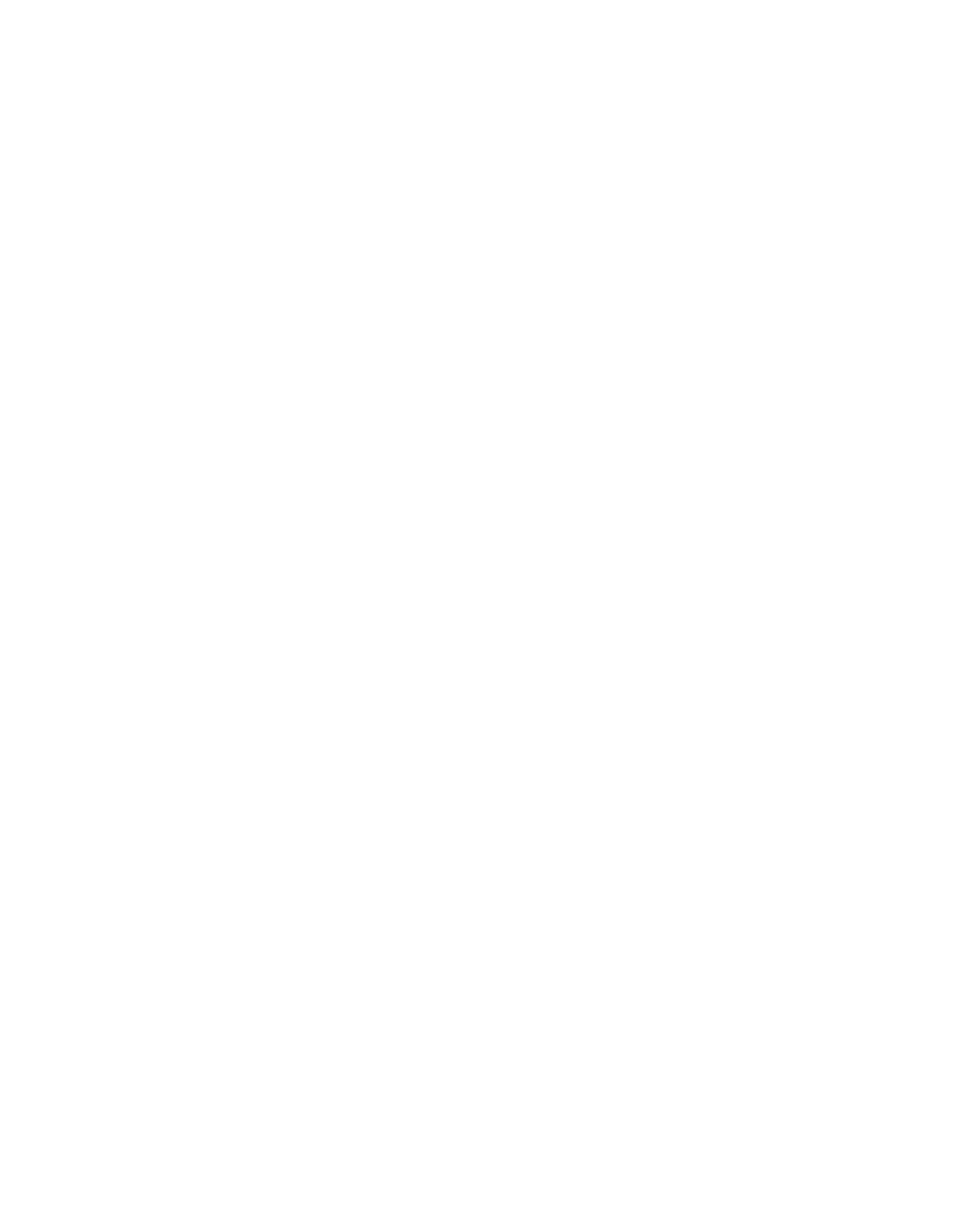# City Clerk Operating Budget

#### *Maureen Feeney, City Clerk, Appropriation 161*

#### *Department Mission*

The mission of the City Clerk's office is to accept, file, record, and maintain all municipal records. The City Clerk publishes the agenda for all City Council meetings, records all Council and related Mayoral actions, and edits and compiles the minutes of Council meetings. The Department also maintains the City Council document system database and publishes all ordinances and amended codes on a yearly basis. The City Clerk is also responsible for overseeing the work of the Archives Commission.

### *Selected Performance Strategies*

#### *Legislative Support*

- To distribute copies of the Municipal Code and Annual Supplements.
- To receive, prepare, record and distribute financial and legislative documents.
- To update the Ordinance section of the Municipal Code and distribute supplements.
- *Document Filing*
- To receive and record statutory filings as required by law.

### *Archives*

• To provide archived record center services to City departments and the public; provide records disposition services to departments.

| <b>Operating Budget</b>      | Program Name                                                     | <b>Total Actual '14</b>       | Total Actual '15              | Total Approp '16              | <b>Total Budget '17</b>       |
|------------------------------|------------------------------------------------------------------|-------------------------------|-------------------------------|-------------------------------|-------------------------------|
|                              | Legislative Support<br>Document Filing<br>Archives               | 353,970<br>411,556<br>289,463 | 360.319<br>399,491<br>313,895 | 367.234<br>409.445<br>375,817 | 376,601<br>415,845<br>427,950 |
|                              | Total                                                            | 1,054,989                     | 1,073,705                     | 1,152,496                     | 1,220,396                     |
| <b>External Funds Budget</b> | <b>Fund Name</b>                                                 | <b>Total Actual '14</b>       | Total Actual '15              | Total Approp '16              | <b>Total Budget '17</b>       |
|                              | National Historical Publications & Records<br>Commission (NHPRC) | 36,208                        | 15,319                        | 44,892                        | $\mathbf{0}$                  |
|                              | Total                                                            | 36,208                        | 15,319                        | 44,892                        | 0                             |
| <b>Operating Budget</b>      |                                                                  | Actual '14                    | Actual '15                    | Approp '16                    | <b>Budget '17</b>             |
|                              | <b>Personnel Services</b><br>Non Personnel                       | 1.001.676<br>53,313           | 1.024.103<br>49,602           | 1,076,135<br>76,361           | 1,123,971<br>96,425           |
|                              | Total                                                            | 1,054,989                     | 1,073,705                     | 1,152,496                     | 1,220,396                     |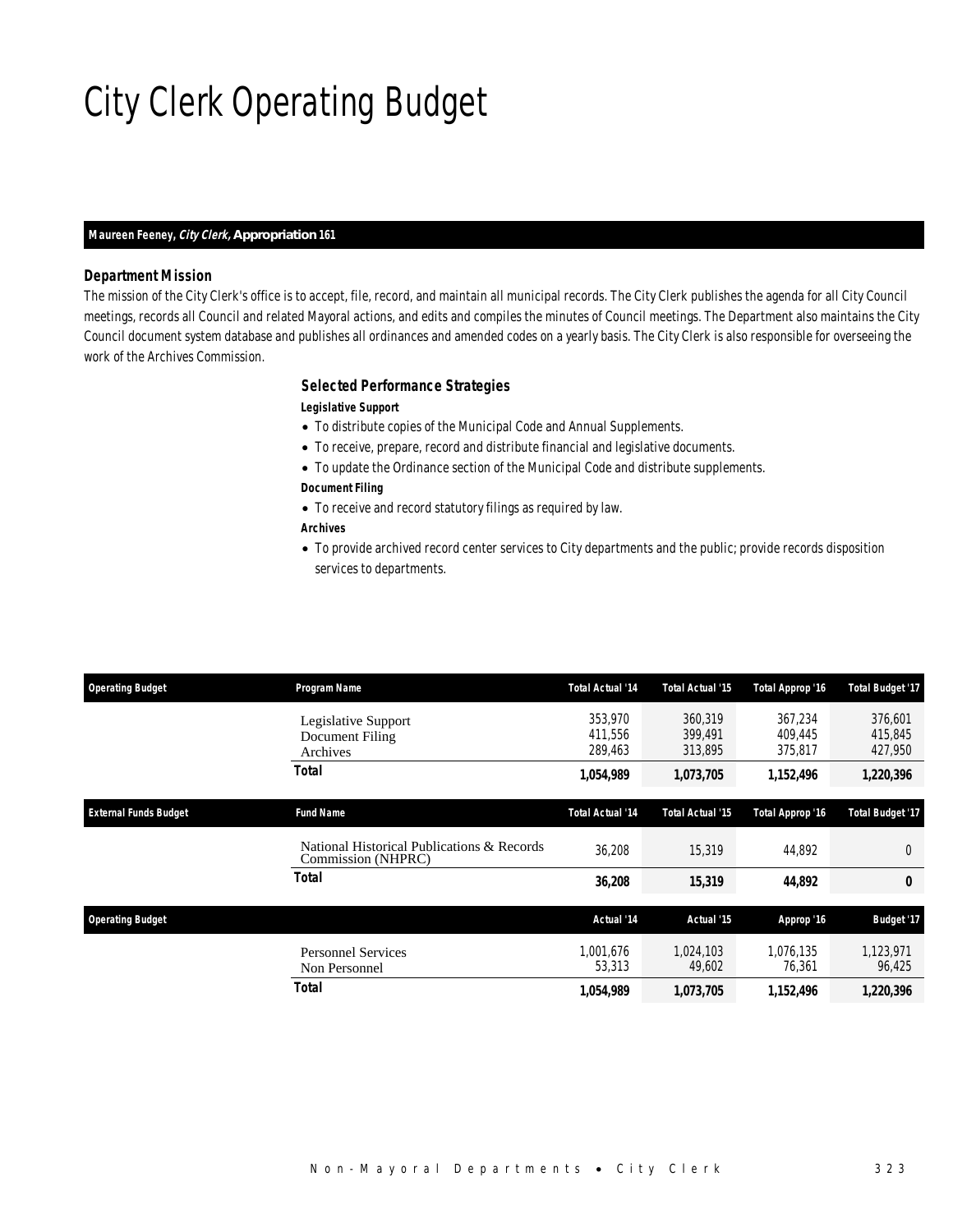## City Clerk Operating Budget



### *Authorizing Statutes*

- Election of the City Clerk, CBC St. 2 §§ 11, 13, 550, 551; CBC St. 6 § 101; CBC Ord. §§ 2-10.1-2- 10.4; M.G.L.A. c. 41, §§ 12-19.
- Duties of the City Clerk, M.G.L.A. c. 41, §§ 12-19; 1988 Mass. Acts ch. 68; M.G.L.A. c.55, § 26; CBC Ord. §§ 2-10.1-2-10.4; CBC Ord. § 2-12.5; CBC Ord. § 5-5.6; CBC Ord. § 5-5.10; CBC Ord. §§ 12- 9A.1-12-9A.9; CBC Ord. §18-1.
- City Archives and Records Commission, 1988 Mass. Acts ch. 68.

### *Description of Services*

Services to the public include the sale of various licenses and permits, notarizing and attesting to documents, and filing, recording, and copying papers in the custody of the Clerk. Services to City government consist of providing informational resources and technical assistance, administration of oaths of office, attestation of various legal papers, custody of records, and administration of the state's open meeting law. The Archives Commission oversees the protection of City records, files, and other items of historic interest.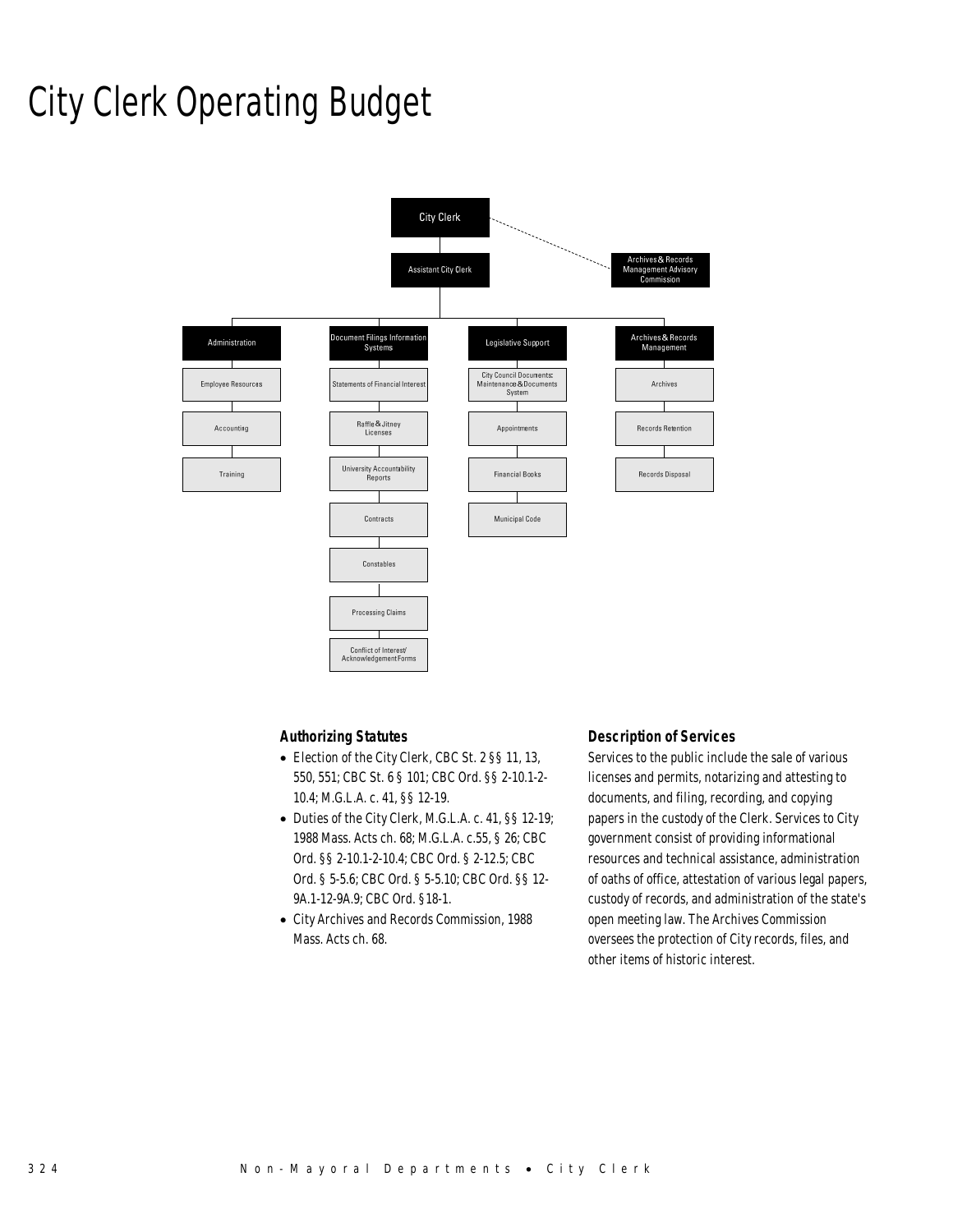## Department History

| <b>Personnel Services</b>       |                                                                                                                                                                                                                                                                                                      | FY14 Expenditure                                                                                          | FY15 Expenditure                                                                                            | FY16 Appropriation                                                                                             | FY17 Adopted                                                                                             | Inc/Dec 16 vs 17                                                                                                          |
|---------------------------------|------------------------------------------------------------------------------------------------------------------------------------------------------------------------------------------------------------------------------------------------------------------------------------------------------|-----------------------------------------------------------------------------------------------------------|-------------------------------------------------------------------------------------------------------------|----------------------------------------------------------------------------------------------------------------|----------------------------------------------------------------------------------------------------------|---------------------------------------------------------------------------------------------------------------------------|
|                                 | 51000 Permanent Employees<br>51100 Emergency Employees<br>51200 Overtime<br>51600 Unemployment Compensation<br>51700 Workers' Compensation<br><b>Total Personnel Services</b>                                                                                                                        | 947,011<br>$\overline{0}$<br>38,822<br>15,843<br>$\overline{0}$<br>1,001,676                              | 992,508<br>0<br>16,329<br>15,266<br>$\mathbf{0}$<br>1,024,103                                               | 1,076,135<br>$\mathbf{0}$<br>$\boldsymbol{0}$<br>0<br>$\mathbf{0}$<br>1,076,135                                | 1,123,971<br>0<br>$\mathbf 0$<br>$\mathbf{0}$<br>$\mathbf{0}$<br>1,123,971                               | 47,836<br>0<br>$\overline{0}$<br>$\overline{0}$<br>$\overline{0}$<br>47,836                                               |
| <b>Contractual Services</b>     |                                                                                                                                                                                                                                                                                                      | FY14 Expenditure                                                                                          | FY15 Expenditure                                                                                            | FY16 Appropriation                                                                                             | FY17 Adopted                                                                                             | Inc/Dec 16 vs 17                                                                                                          |
|                                 | 52100 Communications<br>52200 Utilities<br>52400 Snow Removal<br>52500 Garbage/Waste Removal<br>52600 Repairs Buildings & Structures<br>52700 Repairs & Service of Equipment<br>52800 Transportation of Persons<br>52900 Contracted Services<br><b>Total Contractual Services</b>                    | 4,395<br>0<br>$\overline{0}$<br>0<br>$\overline{0}$<br>2,371<br>1,254<br>16,828<br>24,848                 | 3,317<br>0<br>$\overline{0}$<br>$\overline{0}$<br>$\mathbf{0}$<br>3,226<br>3,414<br>16,542<br>26,499        | 7,000<br>$\mathbf{0}$<br>0<br>0<br>$\mathbf{0}$<br>4,700<br>2,100<br>37,961<br>51,761                          | 7,000<br>0<br>$\mathbf{0}$<br>$\mathbf 0$<br>$\mathbf{0}$<br>4,700<br>2,225<br>57,400<br>71,325          | $\mathbf 0$<br>$\mathbf 0$<br>$\overline{0}$<br>$\overline{0}$<br>$\theta$<br>$\overline{0}$<br>125<br>19,439<br>19,564   |
| <b>Supplies &amp; Materials</b> |                                                                                                                                                                                                                                                                                                      | FY14 Expenditure                                                                                          | FY15 Expenditure                                                                                            | FY16 Appropriation                                                                                             | FY17 Adopted                                                                                             | Inc/Dec 16 vs 17                                                                                                          |
|                                 | 53000 Auto Energy Supplies<br>53200 Food Supplies<br>53400 Custodial Supplies<br>53500 Med, Dental, & Hosp Supply<br>53600 Office Supplies and Materials<br>53700 Clothing Allowance<br>53800 Educational Supplies & Mat<br>53900 Misc Supplies & Materials<br><b>Total Supplies &amp; Materials</b> | $\boldsymbol{0}$<br>$\boldsymbol{0}$<br>0<br>$\mathbf{0}$<br>18,391<br>0<br>0<br>$\overline{0}$<br>18,391 | $\boldsymbol{0}$<br>56<br>$\mathbf{0}$<br>$\mathbf{0}$<br>14,267<br>0<br>$\mathbf{0}$<br>$\Omega$<br>14,323 | $\mathbf 0$<br>$\boldsymbol{0}$<br>0<br>$\mathbf{0}$<br>15,000<br>$\mathbf 0$<br>$\overline{0}$<br>0<br>15,000 | 0<br>$\mathbf 0$<br>$\mathbf{0}$<br>$\mathbf 0$<br>15,500<br>0<br>$\mathbf{0}$<br>$\mathbf{0}$<br>15,500 | $\mathbf{0}$<br>$\theta$<br>$\overline{0}$<br>$\overline{0}$<br>500<br>$\mathbf{0}$<br>$\mathbf 0$<br>$\mathbf{0}$<br>500 |
| <b>Current Chgs &amp; Oblig</b> |                                                                                                                                                                                                                                                                                                      | FY14 Expenditure                                                                                          | FY15 Expenditure                                                                                            | FY16 Appropriation                                                                                             | FY17 Adopted                                                                                             | Inc/Dec 16 vs 17                                                                                                          |
|                                 | 54300 Workers' Comp Medical<br>54400 Legal Liabilities<br>54500 Aid To Veterans<br>54600 Current Charges H&I<br>54700 Indemnification<br>54900 Other Current Charges<br>Total Current Chgs & Oblig                                                                                                   | $\boldsymbol{0}$<br>$\boldsymbol{0}$<br>0<br>$\mathbf 0$<br>$\overline{0}$<br>5,140<br>5,140              | 0<br>$\mathbf 0$<br>$\mathbf{0}$<br>$\overline{0}$<br>$\overline{0}$<br>5,475<br>5,475                      | $\boldsymbol{0}$<br>$\boldsymbol{0}$<br>0<br>$\overline{0}$<br>$\overline{0}$<br>9,600<br>9,600                | 0<br>$\mathbf 0$<br>$\mathbf{0}$<br>$\mathbf{0}$<br>$\mathbf{0}$<br>9,600<br>9,600                       | $\mathbf 0$<br>$\mathbf 0$<br>$\overline{0}$<br>$\overline{0}$<br>$\overline{0}$<br>$\overline{0}$<br>$\overline{0}$      |
| Equipment                       |                                                                                                                                                                                                                                                                                                      | FY14 Expenditure                                                                                          | FY15 Expenditure                                                                                            | FY16 Appropriation                                                                                             | FY17 Adopted                                                                                             | Inc/Dec 16 vs 17                                                                                                          |
|                                 | 55000 Automotive Equipment<br>55400 Lease/Purchase<br>55600 Office Furniture & Equipment<br>55900 Misc Equipment<br><b>Total Equipment</b>                                                                                                                                                           | $\boldsymbol{0}$<br>$\Omega$<br>457<br>4,477<br>4,934                                                     | 0<br>$\mathbf 0$<br>450<br>2,855<br>3,305                                                                   | $\boldsymbol{0}$<br>$\mathbf{0}$<br>$\boldsymbol{0}$<br>$\boldsymbol{0}$<br>0                                  | $\boldsymbol{0}$<br>$\mathbf 0$<br>$\boldsymbol{0}$<br>$\boldsymbol{0}$<br>0                             | $\mathbf 0$<br>$\overline{0}$<br>$\mathbf 0$<br>$\mathbf 0$<br>0                                                          |
| <b>Other</b>                    |                                                                                                                                                                                                                                                                                                      | FY14 Expenditure                                                                                          | FY15 Expenditure                                                                                            | FY16 Appropriation                                                                                             | FY17 Adopted                                                                                             | Inc/Dec 16 vs 17                                                                                                          |
|                                 | 56200 Special Appropriation<br>57200 Structures & Improvements<br>58000 Land & Non-Structure<br><b>Total Other</b>                                                                                                                                                                                   | $\boldsymbol{0}$<br>0<br>$\mathbf 0$<br>0                                                                 | 0<br>0<br>0<br>0                                                                                            | $\boldsymbol{0}$<br>$\mathbf 0$<br>$\boldsymbol{0}$<br>0                                                       | 0<br>0<br>$\mathbf 0$<br>0                                                                               | 0<br>$\mathbf 0$<br>$\mathbf 0$<br>0                                                                                      |
|                                 | <b>Grand Total</b>                                                                                                                                                                                                                                                                                   | 1,054,989                                                                                                 | 1,073,705                                                                                                   | 1,152,496                                                                                                      | 1,220,396                                                                                                | 67,900                                                                                                                    |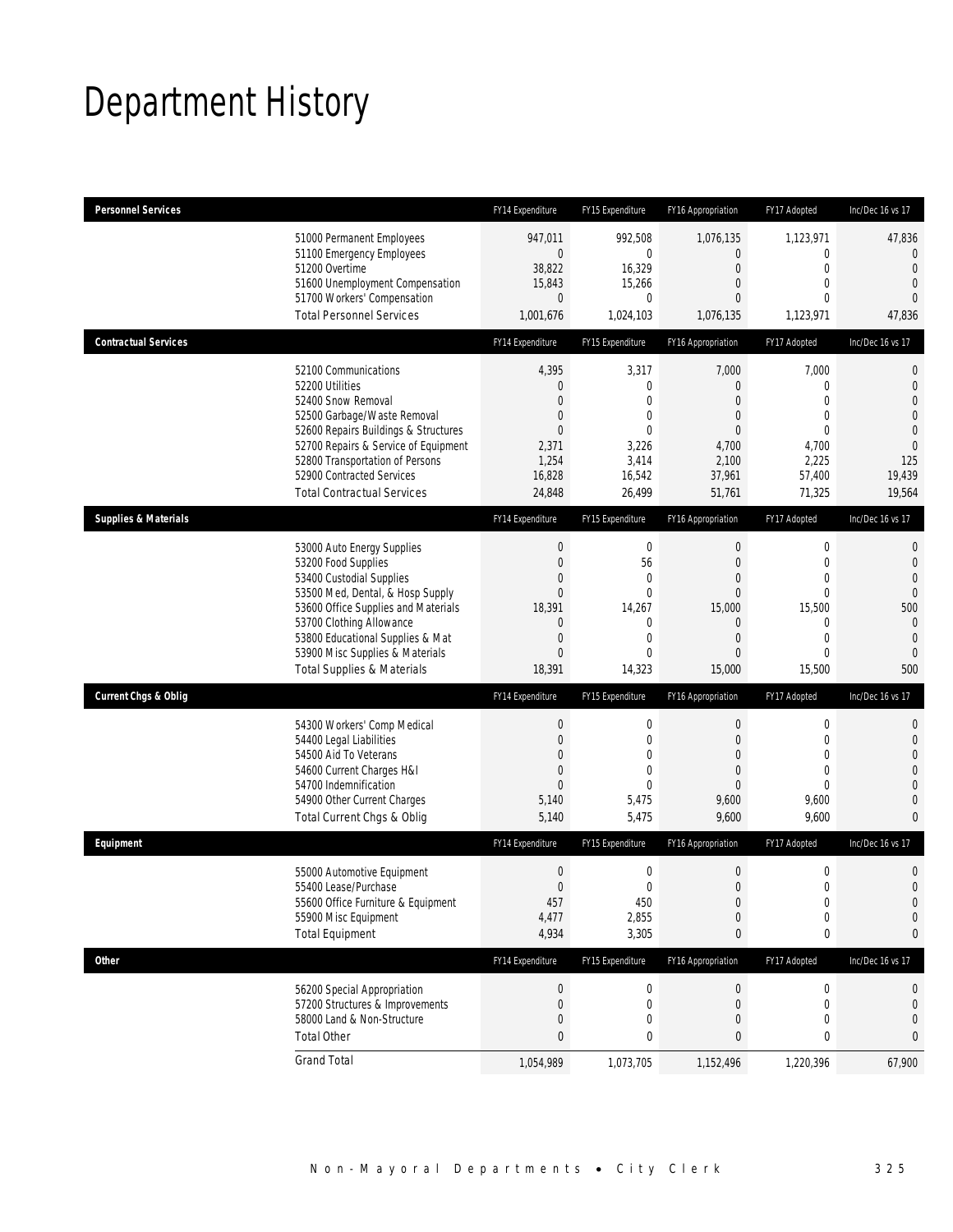# Department Personnel

| Union<br>Code   | Grade | Position | FY17 Salary | Title                     | Union<br>Code   | Grade     | Position | FY17 Salary    |
|-----------------|-------|----------|-------------|---------------------------|-----------------|-----------|----------|----------------|
|                 |       |          |             |                           |                 |           |          |                |
| SE <sub>1</sub> | 04    | 1.00     |             |                           | <b>EXM</b>      | 09        | 1.00     | 105,003        |
| SE <sub>1</sub> | 04    | 1.00     | 52,126      | <b>City Clerk</b>         | CDH             | <b>NG</b> | 1.00     | 98,119         |
| SE <sub>1</sub> | 05    | 2.00     | 138,899     | Head Clerk & Secretary    | SU4             | 13        | 2.00     | 89,693         |
| SU <sub>4</sub> | 15    | 1.00     | 64,184      | Prin Adm Assistant        | SE <sub>1</sub> | 07        | 1.00     | 89,449         |
| SU <sub>4</sub> | 14    | 1.00     | 57,078      | Prin Admin Assistant      | SE <sub>1</sub> | 08        | 1.00     | 97,764         |
| SE <sub>1</sub> | 09    | 1.00     | 105,003     | Sr Admin Asst             | SE <sub>1</sub> | 05        | 1.00     | 74,701         |
|                 |       |          |             | Sr Admin Asst             | SE <sub>1</sub> | 06        | 1.00     | 81,405         |
|                 |       |          |             | <b>Total</b>              |                 |           | 15       | 1,099,971      |
|                 |       |          |             | <b>Adjustments</b>        |                 |           |          |                |
|                 |       |          |             | Differential Payments     |                 |           |          | $\overline{0}$ |
|                 |       |          |             | Other                     |                 |           |          | 24,000         |
|                 |       |          |             | Chargebacks               |                 |           |          | $\mathbf{0}$   |
|                 |       |          |             | Salary Savings            |                 |           |          | $\mathbf 0$    |
|                 |       |          |             | <b>FY17 Total Request</b> |                 |           |          | 1,123,971      |
|                 |       |          |             | 46,547                    | Asst City Clerk |           |          |                |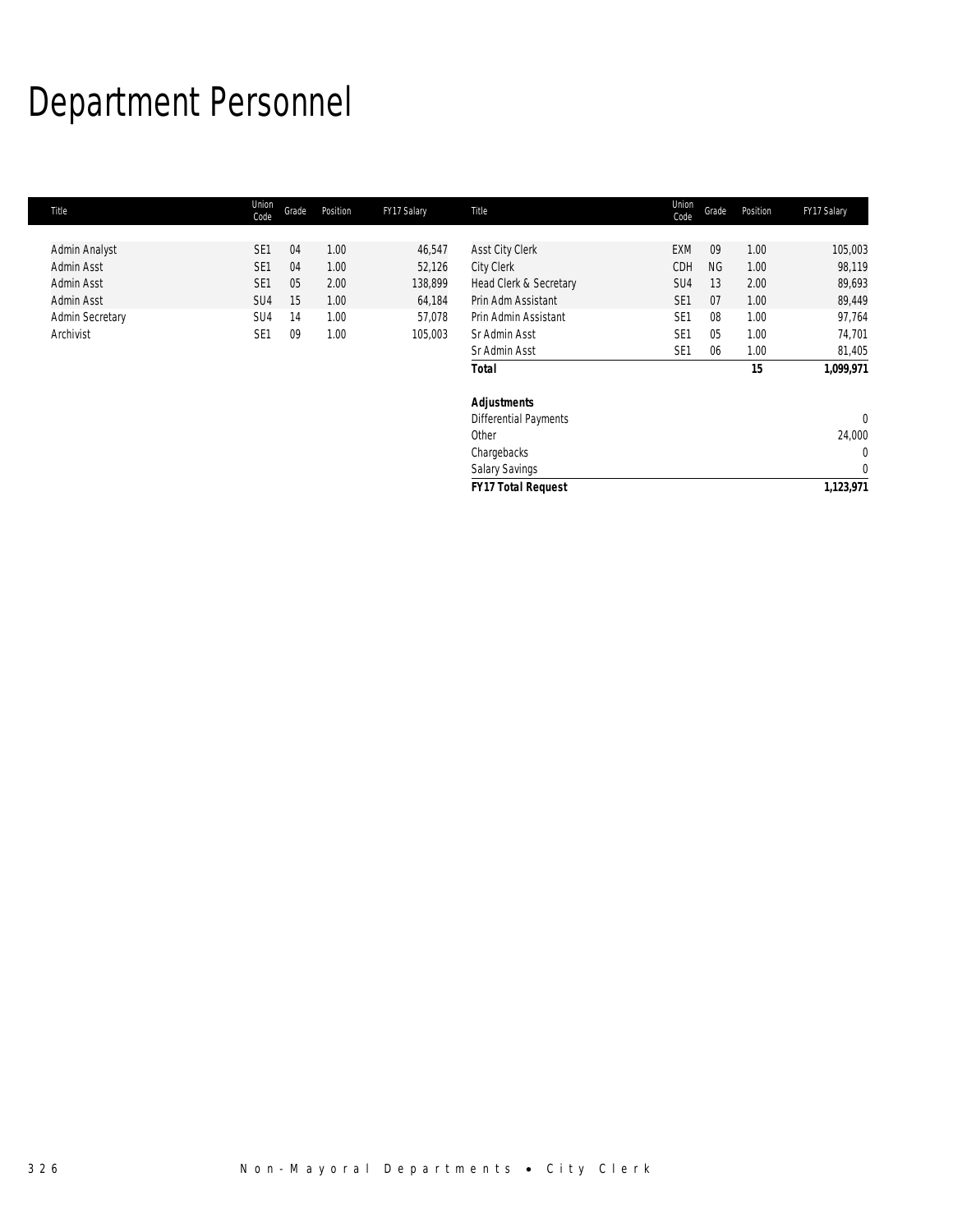## External Funds History

| <b>Personnel Services</b>       |                                                                                                                                                                                                                                                                                                            | FY14 Expenditure                                                                                                                     | FY15 Expenditure                                                                                           | <b>FY16 Appropriation</b>                                                                                                                                   | FY17 Adopted                                                                                                                                                     | Inc/Dec 16 vs 17                                                                                                                                                             |
|---------------------------------|------------------------------------------------------------------------------------------------------------------------------------------------------------------------------------------------------------------------------------------------------------------------------------------------------------|--------------------------------------------------------------------------------------------------------------------------------------|------------------------------------------------------------------------------------------------------------|-------------------------------------------------------------------------------------------------------------------------------------------------------------|------------------------------------------------------------------------------------------------------------------------------------------------------------------|------------------------------------------------------------------------------------------------------------------------------------------------------------------------------|
|                                 | 51000 Permanent Employees<br>51100 Emergency Employees<br>51200 Overtime<br>51300 Part Time Employees<br>51400 Health Insurance<br>51500 Pension & Annunity<br>51600 Unemployment Compensation<br>51700 Workers' Compensation<br>51800 Indirect Costs<br>51900 Medicare<br><b>Total Personnel Services</b> | $\boldsymbol{0}$<br>$\boldsymbol{0}$<br>0<br>0<br>$\overline{0}$<br>70<br>$\overline{0}$<br>$\theta$<br>$\boldsymbol{0}$<br>10<br>80 | 8,823<br>$\overline{0}$<br>0<br>0<br>0<br>1,047<br>0<br>0<br>$\overline{0}$<br>289<br>10,159               | 44,892<br>$\mathbf 0$<br>$\mathbf 0$<br>$\mathbf{0}$<br>$\overline{0}$<br>0<br>$\overline{0}$<br>$\mathbf{0}$<br>$\overline{0}$<br>$\overline{0}$<br>44,892 | $\boldsymbol{0}$<br>$\mathbf 0$<br>$\mathbf 0$<br>$\mathbf{0}$<br>$\mathbf{0}$<br>$\mathbf 0$<br>$\mathbf{0}$<br>$\mathbf 0$<br>$\mathbf{0}$<br>$\mathbf 0$<br>0 | $-44,892$<br>$\mathbf 0$<br>$\mathbf 0$<br>$\mathbf 0$<br>$\overline{0}$<br>$\overline{0}$<br>$\mathbf 0$<br>$\overline{0}$<br>$\overline{0}$<br>$\overline{0}$<br>$-44,892$ |
| <b>Contractual Services</b>     |                                                                                                                                                                                                                                                                                                            | FY14 Expenditure                                                                                                                     | FY15 Expenditure                                                                                           | FY16 Appropriation                                                                                                                                          | FY17 Adopted                                                                                                                                                     | Inc/Dec 16 vs 17                                                                                                                                                             |
|                                 | 52100 Communications<br>52200 Utilities<br>52400 Snow Removal<br>52500 Garbage/Waste Removal<br>52600 Repairs Buildings & Structures<br>52700 Repairs & Service of Equipment<br>52800 Transportation of Persons<br>52900 Contracted Services<br><b>Total Contractual Services</b>                          | $\boldsymbol{0}$<br>$\boldsymbol{0}$<br>0<br>0<br>0<br>0<br>$\overline{0}$<br>32,112<br>32,112                                       | $\boldsymbol{0}$<br>$\mathbf 0$<br>0<br>$\overline{0}$<br>$\overline{0}$<br>0<br>$\mathbf 0$<br>862<br>862 | $\boldsymbol{0}$<br>$\boldsymbol{0}$<br>$\overline{0}$<br>$\mathbf 0$<br>$\mathbf{0}$<br>$\mathbf 0$<br>$\overline{0}$<br>$\mathbf 0$<br>$\bf{0}$           | $\boldsymbol{0}$<br>$\mathbf 0$<br>$\mathbf{0}$<br>$\mathbf 0$<br>$\mathbf{0}$<br>$\mathbf 0$<br>$\mathbf{0}$<br>$\mathbf 0$<br>$\bf{0}$                         | $\mathbf 0$<br>$\mathbf 0$<br>$\overline{0}$<br>$\overline{0}$<br>$\mathbf 0$<br>$\overline{0}$<br>$\mathbf{0}$<br>$\overline{0}$<br>0                                       |
| <b>Supplies &amp; Materials</b> |                                                                                                                                                                                                                                                                                                            | FY14 Expenditure                                                                                                                     | FY15 Expenditure                                                                                           | FY16 Appropriation                                                                                                                                          | FY17 Adopted                                                                                                                                                     | Inc/Dec 16 vs 17                                                                                                                                                             |
|                                 | 53000 Auto Energy Supplies<br>53200 Food Supplies<br>53400 Custodial Supplies<br>53500 Med, Dental, & Hosp Supply<br>53600 Office Supplies and Materials<br>53700 Clothing Allowance<br>53800 Educational Supplies & Mat<br>53900 Misc Supplies & Materials<br><b>Total Supplies &amp; Materials</b>       | $\boldsymbol{0}$<br>$\boldsymbol{0}$<br>0<br>$\overline{0}$<br>4,016<br>$\theta$<br>$\boldsymbol{0}$<br>$\overline{0}$<br>4,016      | 0<br>$\mathbf 0$<br>0<br>0<br>4,298<br>0<br>0<br>0<br>4,298                                                | $\boldsymbol{0}$<br>$\boldsymbol{0}$<br>$\mathbf{0}$<br>$\mathbf{0}$<br>$\overline{0}$<br>$\mathbf{0}$<br>$\boldsymbol{0}$<br>$\mathbf{0}$<br>$\mathbf{0}$  | $\boldsymbol{0}$<br>$\mathbf 0$<br>$\mathbf{0}$<br>$\mathbf{0}$<br>$\mathbf{0}$<br>$\mathbf 0$<br>$\mathbf 0$<br>$\mathbf 0$<br>$\bf{0}$                         | 0<br>$\mathbf 0$<br>$\overline{0}$<br>$\overline{0}$<br>$\mathbf 0$<br>$\overline{0}$<br>$\mathbf{0}$<br>$\overline{0}$<br>$\mathbf{0}$                                      |
| <b>Current Chgs &amp; Oblig</b> |                                                                                                                                                                                                                                                                                                            | FY14 Expenditure                                                                                                                     | FY15 Expenditure                                                                                           | FY16 Appropriation                                                                                                                                          | FY17 Adopted                                                                                                                                                     | Inc/Dec 16 vs 17                                                                                                                                                             |
|                                 | 54300 Workers' Comp Medical<br>54400 Legal Liabilities<br>54600 Current Charges H&I<br>54700 Indemnification<br>54900 Other Current Charges<br>Total Current Chgs & Oblig                                                                                                                                  | $\boldsymbol{0}$<br>$\boldsymbol{0}$<br>0<br>0<br>0<br>$\mathbf{0}$                                                                  | 0<br>$\mathbf 0$<br>0<br>0<br>$\mathbf 0$<br>0                                                             | $\boldsymbol{0}$<br>$\boldsymbol{0}$<br>$\mathbf{0}$<br>$\mathbf{0}$<br>$\mathbf 0$<br>$\mathbf{0}$                                                         | $\boldsymbol{0}$<br>$\mathbf 0$<br>$\mathbf{0}$<br>$\mathbf 0$<br>$\mathbf 0$<br>$\mathbf{0}$                                                                    | 0<br>$\mathbf{0}$<br>$\overline{0}$<br>$\overline{0}$<br>$\mathbf 0$<br>$\mathbf{0}$                                                                                         |
| Equipment                       |                                                                                                                                                                                                                                                                                                            | FY14 Expenditure                                                                                                                     | FY15 Expenditure                                                                                           | FY16 Appropriation                                                                                                                                          | FY17 Adopted                                                                                                                                                     | Inc/Dec 16 vs 17                                                                                                                                                             |
|                                 | 55000 Automotive Equipment<br>55400 Lease/Purchase<br>55600 Office Furniture & Equipment<br>55900 Misc Equipment<br><b>Total Equipment</b>                                                                                                                                                                 | $\theta$<br>$\boldsymbol{0}$<br>0<br>0<br>0                                                                                          | 0<br>0<br>0<br>0<br>0                                                                                      | $\boldsymbol{0}$<br>$\boldsymbol{0}$<br>$\boldsymbol{0}$<br>$\boldsymbol{0}$<br>0                                                                           | 0<br>$\boldsymbol{0}$<br>$\mathbf 0$<br>$\boldsymbol{0}$<br>0                                                                                                    | $\mathbf 0$<br>$\mathbf 0$<br>$\mathbf 0$<br>$\mathbf 0$<br>0                                                                                                                |
| Other                           |                                                                                                                                                                                                                                                                                                            | FY14 Expenditure                                                                                                                     | FY15 Expenditure                                                                                           | FY16 Appropriation                                                                                                                                          | FY17 Adopted                                                                                                                                                     | Inc/Dec 16 vs 17                                                                                                                                                             |
|                                 | 56200 Special Appropriation<br>57200 Structures & Improvements<br>58000 Land & Non-Structure<br><b>Total Other</b>                                                                                                                                                                                         | $\boldsymbol{0}$<br>$\boldsymbol{0}$<br>0<br>0                                                                                       | $\boldsymbol{0}$<br>0<br>$\mathbf 0$<br>0                                                                  | $\boldsymbol{0}$<br>$\boldsymbol{0}$<br>$\mathbf 0$<br>$\bf{0}$                                                                                             | $\boldsymbol{0}$<br>$\boldsymbol{0}$<br>$\boldsymbol{0}$<br>$\pmb{0}$                                                                                            | 0<br>$\mathbf 0$<br>$\mathbf{0}$<br>0                                                                                                                                        |
|                                 | <b>Grand Total</b>                                                                                                                                                                                                                                                                                         | 36,208                                                                                                                               | 15,319                                                                                                     | 44,892                                                                                                                                                      | $\boldsymbol{0}$                                                                                                                                                 | $-44,892$                                                                                                                                                                    |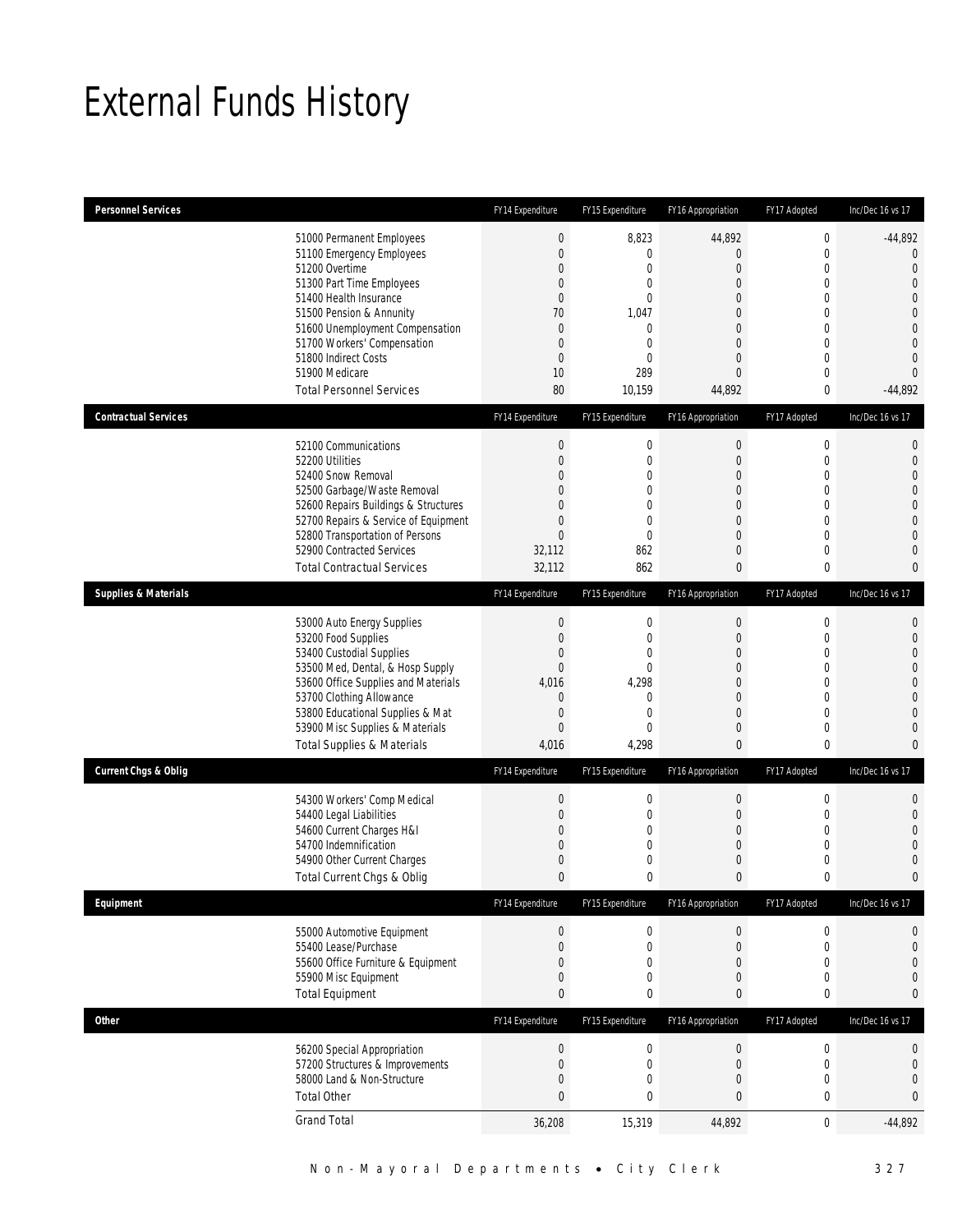# Program 1. Legislative Support

### *Maureen Feeney, Manager, Organization 161100*

### *Program Description*

The Legislative Support Program carries out government functions required by state and local law and manages and maintains the City Council document system database. The program also administers oaths of office and maintains records relative to the appointment or election of City officers. The program maintains and updates the City of Boston Code, advises City officials on the Commonwealth's open meeting law, and maintains copies of City of Boston official reports.

| <b>Operating Budget</b>             | Actual '14        | Actual '15        | Approp '16        | <b>Budget '17</b> |
|-------------------------------------|-------------------|-------------------|-------------------|-------------------|
| Personnel Services<br>Non Personnel | 329,632<br>24,338 | 338,012<br>22,307 | 346,709<br>20.525 | 355,501<br>21,100 |
| Total                               | 353,970           | 360,319           | 367,234           | 376,601           |
|                                     |                   |                   |                   |                   |

### *Performance*

#### **Strategy:** To distribute copies of the Municipal Code and Annual Supplements.

| <b>Performance Measures</b>                                                                      | Actual '14        | Actual '15        | Projected '16     | Target '17        |
|--------------------------------------------------------------------------------------------------|-------------------|-------------------|-------------------|-------------------|
| Codes & Supplements distributed                                                                  | 213               | 66                | 291               | 255               |
| <b>Strategy:</b> To receive, prepare, record and distribute financial and legislative documents. |                   |                   |                   |                   |
| <b>Performance Measures</b>                                                                      | Actual '14        | Actual '15        | Projected '16     | Target '17        |
| Total documents processed<br>Total minutes processed<br>Total updates processed                  | 2,001<br>35<br>35 | 1.932<br>34<br>34 | 1.963<br>36<br>36 | 1,500<br>35<br>35 |
| Strategy: To update the Ordinance section of the Municipal Code and distribute supplements.      |                   |                   |                   |                   |

| <b>Performance Measures</b>                        | Actual '14 | Actual '15 | Projected '16 | Target '17 |
|----------------------------------------------------|------------|------------|---------------|------------|
| Annual code supplement and CD produced in<br>April |            |            |               |            |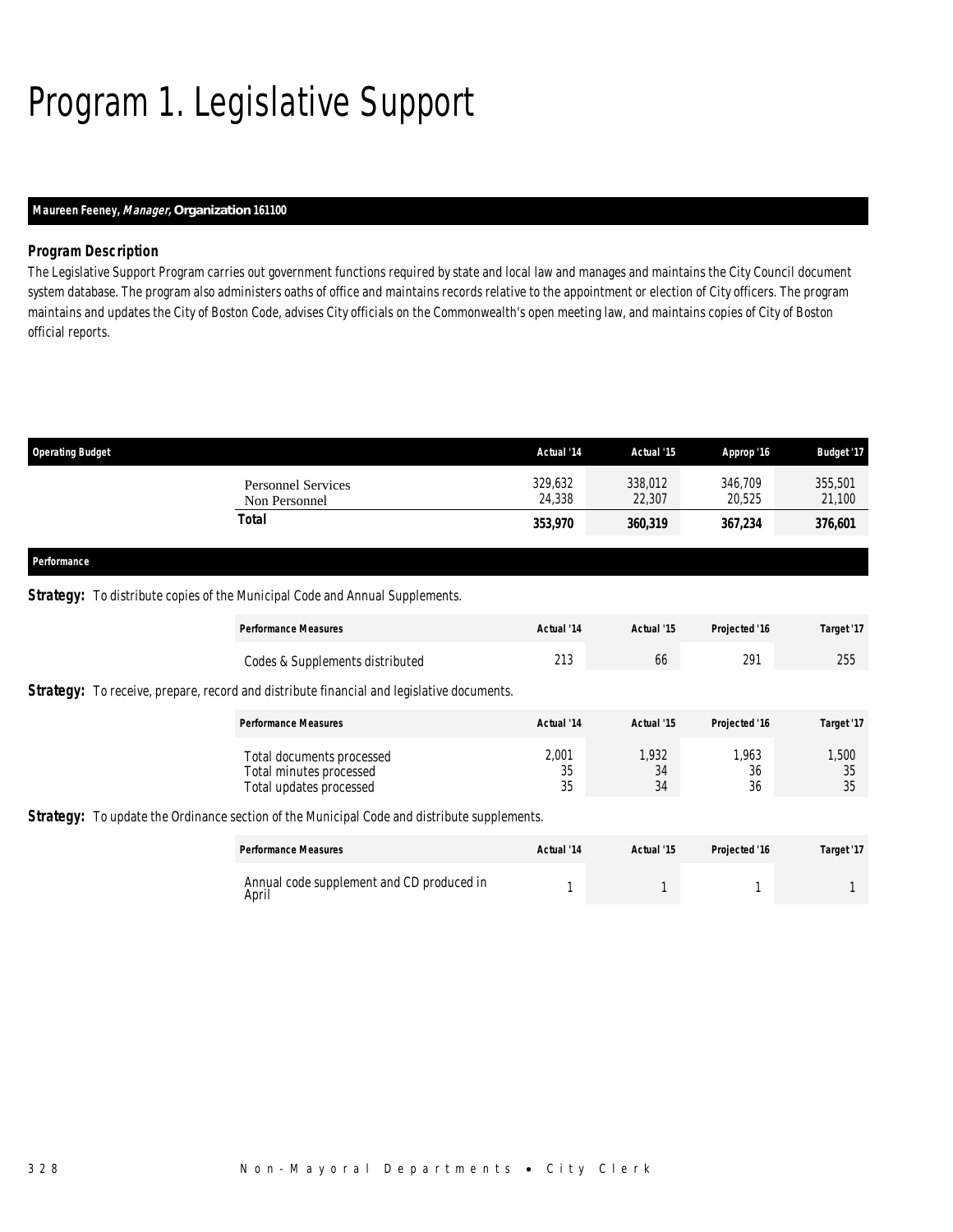# Program 2. Document Filing

### *Maureen Feeney, Manager, Organization 161200*

### *Program Description*

The City Clerk is the supervisor of records and the filing agency for the City. The Office of the City Clerk is required to record, file, and maintain indices of public documents.

| <b>Operating Budget</b>                    | Actual '14        | Actual '15       | Approp '16        | <b>Budget '17</b> |
|--------------------------------------------|-------------------|------------------|-------------------|-------------------|
| <b>Personnel Services</b><br>Non Personnel | 397,672<br>13,884 | 390.722<br>8.769 | 392.970<br>16.475 | 399,320<br>16,525 |
| Total                                      | 411.556           | 399,491          | 409,445           | 415,845           |
|                                            |                   |                  |                   |                   |

### *Performance*

### Strategy: To receive and record statutory filings as required by law.

| <b>Performance Measures</b>                                                                                                                                            | Actual '14 | Actual '15 | Projected '16                             | Target '17                                |
|------------------------------------------------------------------------------------------------------------------------------------------------------------------------|------------|------------|-------------------------------------------|-------------------------------------------|
| Business Certificates received & processed<br>Claims filed<br>Other Filings<br>Physician Certificates received & processed<br>Public Hearing Notices received & posted | 1,355      | 1,664      | 5.057<br>1.094<br>2.703<br>1.044<br>1.044 | 6,000<br>1,500<br>2,700<br>1,000<br>1,000 |
| Statements of financial interest filed (1x/<br>year)                                                                                                                   | 373        | 90         | 14                                        | 14                                        |
| University Accountability reports filed (2x/<br>year)                                                                                                                  | 67         | 56         | 60                                        | 75                                        |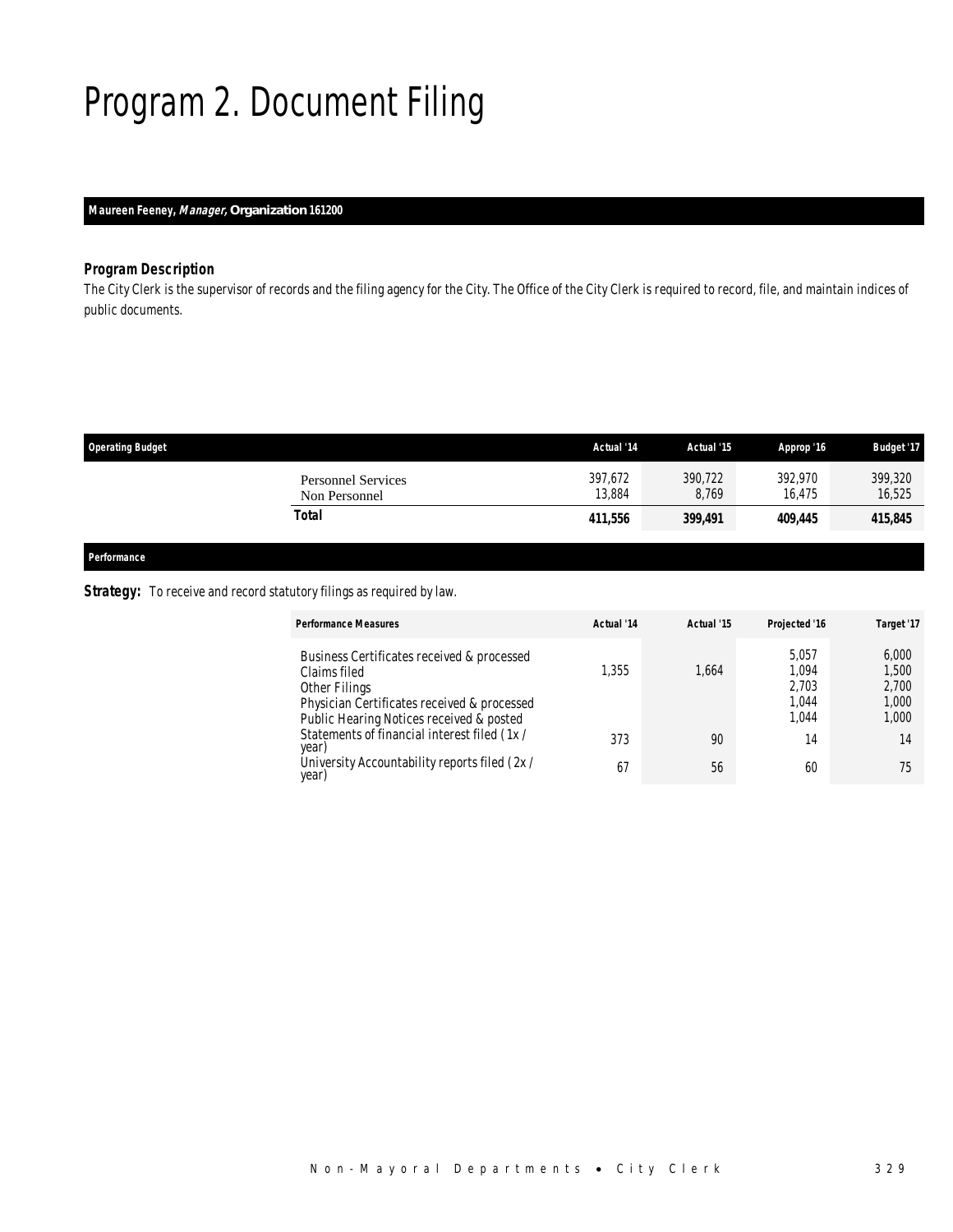## Program 3. Archives

### *Maureen Feeney, Manager, Organization 161300*

### *Program Description*

The Archives oversees the preservation of significant records and facilitates improved and cost-effective access to public records by Boston municipal government and its citizens. It also oversees the elimination of obsolete records.

| <b>Operating Budget</b> |                                            | Actual '14        | Actual '15        | Approp '16        | <b>Budget '17</b> |
|-------------------------|--------------------------------------------|-------------------|-------------------|-------------------|-------------------|
|                         | <b>Personnel Services</b><br>Non Personnel | 274,372<br>15.091 | 295,369<br>18,526 | 336,456<br>39.361 | 369,150<br>58,800 |
|                         | <b>Total</b>                               | 289,463           | 313,895           | 375,817           | 427,950           |
|                         |                                            |                   |                   |                   |                   |
| Performance             |                                            |                   |                   |                   |                   |

**Strategy:** To provide archived record center services to City departments and the public; provide records disposition services to departments.

| <b>Performance Measures</b>                                                            | Actual '14 | Actual '15 | Projected '16  | Target '17     |
|----------------------------------------------------------------------------------------|------------|------------|----------------|----------------|
| Cubic feet of archives processed                                                       | 646        | 613        | 743            | 800            |
| Cubic feet of records destroyed per state<br>approval                                  | 975        | 1.141      | 3,319          | 3,500          |
| Cubic feet of records transferred to archives<br>and records repositions               | 4.040      | 5,683      | 4.634          | 5,000          |
| Number of Archives' e-records digitized<br>Public access inquiries to access documents | 1.646      | 1.719      | 3,609<br>1,686 | 3,700<br>1.750 |
| TB (terabytes) of Archives' e-records<br>archived                                      |            |            | 6.06           | 25             |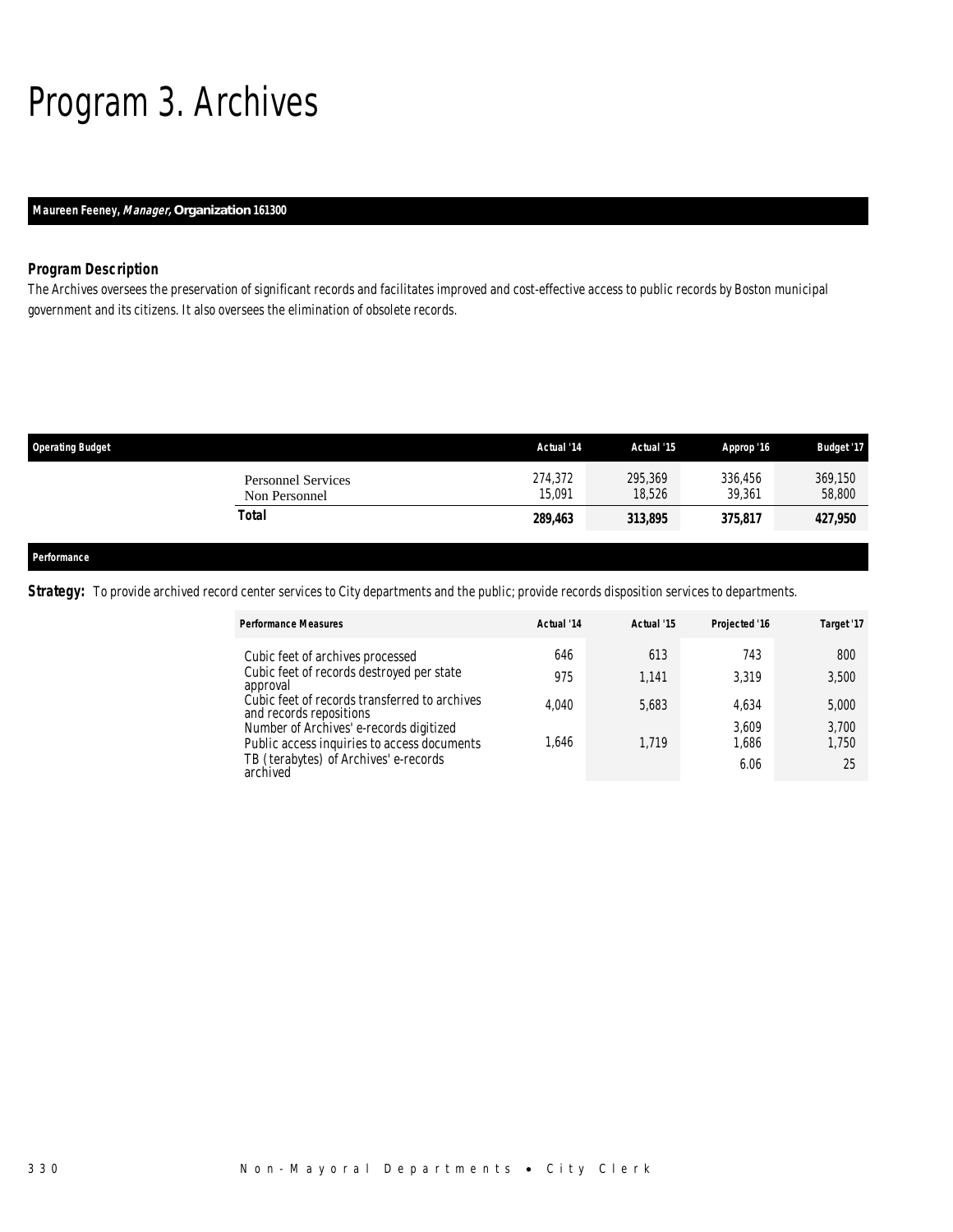### External Funds Projects

*National Historical Publications and Records Commission (NHPRC)* 

#### *Project Mission*

The National Historical Publications and Records Commission (NHPRC) is the grant-making affiliate of the National Archives and Records Administration (NARA). The NHPRC helps non-Federal institutions preserve and make broadly accessible records that are of historical value to the United States. NHPRC has granted the City of Boston an award of up to \$91,604 for the Project to Consolidate and Preserve the Archival Records of the City of Boston. The project will conduct a survey of departments and compile an inventory of the City's permanent records, both hard copy and electronic; secure hard-copy archives at the newly-renovated City Archives Center; and plan for the preservation of electronic archives. The accomplishment of this goal will advance the City Archives mission to achieve the comprehensive and systematic preservation of the City's archival records, and to ensure ready access to essential evidence that documents the rights of citizens, the actions of municipal officials and Boston's historical municipal experience.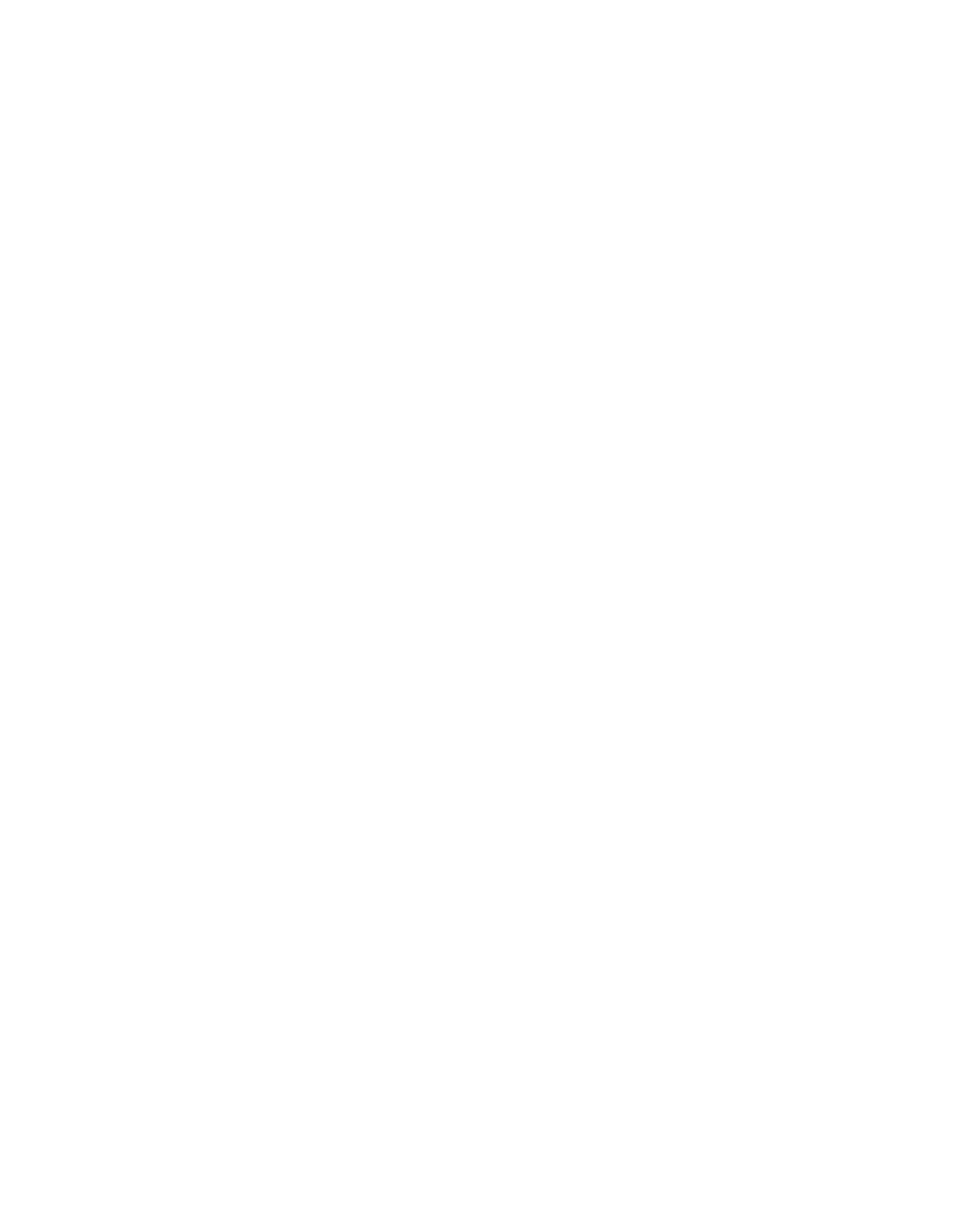# City Council Operating Budget

#### *Michelle Wu, Council President, Appropriation 112*

#### *Department Mission*

As the Legislative body of the City, the City Council serves as a link between the citizens of Boston and their municipal government. Through the filing of legislation, the enactment of orders, ordinances and resolutions, the Council actively represents the diverse interests of Bostonians while ensuring the efficient and cost effective delivery of services. The Council fulfills its obligation as the appropriating authority by analyzing appropriations and loan orders.

#### *Selected Performance Strategies*

*City Councilors* 

- To ensure the sustainable and efficient delivery of city services for Boston residents.
- To maximize opportunities for citizen input into the Council's legislative process.
- To review, create and/or strengthen policies and laws that address the current and future needs of Boston residents, businesses and organizations.

| <b>Operating Budget</b> | <b>Program Name</b>                                                       | <b>Total Actual '14</b>         | Total Actual '15                | Total Approp '16                | <b>Total Budget '17</b>         |
|-------------------------|---------------------------------------------------------------------------|---------------------------------|---------------------------------|---------------------------------|---------------------------------|
|                         | Administration<br><b>City Councilors</b><br>Legislative/Financial Support | 285.964<br>4,101,249<br>561.534 | 362.745<br>4,176,754<br>521,777 | 340.208<br>4.393.723<br>555,947 | 354,426<br>4,422,396<br>563,955 |
|                         | <b>Total</b>                                                              | 4,948,747                       | 5,061,276                       | 5,289,878                       | 5,340,777                       |
| <b>Operating Budget</b> |                                                                           | Actual '14                      | Actual '15                      | Approp '16                      | <b>Budget '17</b>               |
|                         | <b>Personnel Services</b><br>Non Personnel                                | 4.716.732<br>232.015            | 4.841.047<br>220.229            | 5.046.818<br>243.060            | 5,079,217<br>261,560            |
|                         | <b>Total</b>                                                              | 4,948,747                       | 5,061,276                       | 5,289,878                       | 5,340,777                       |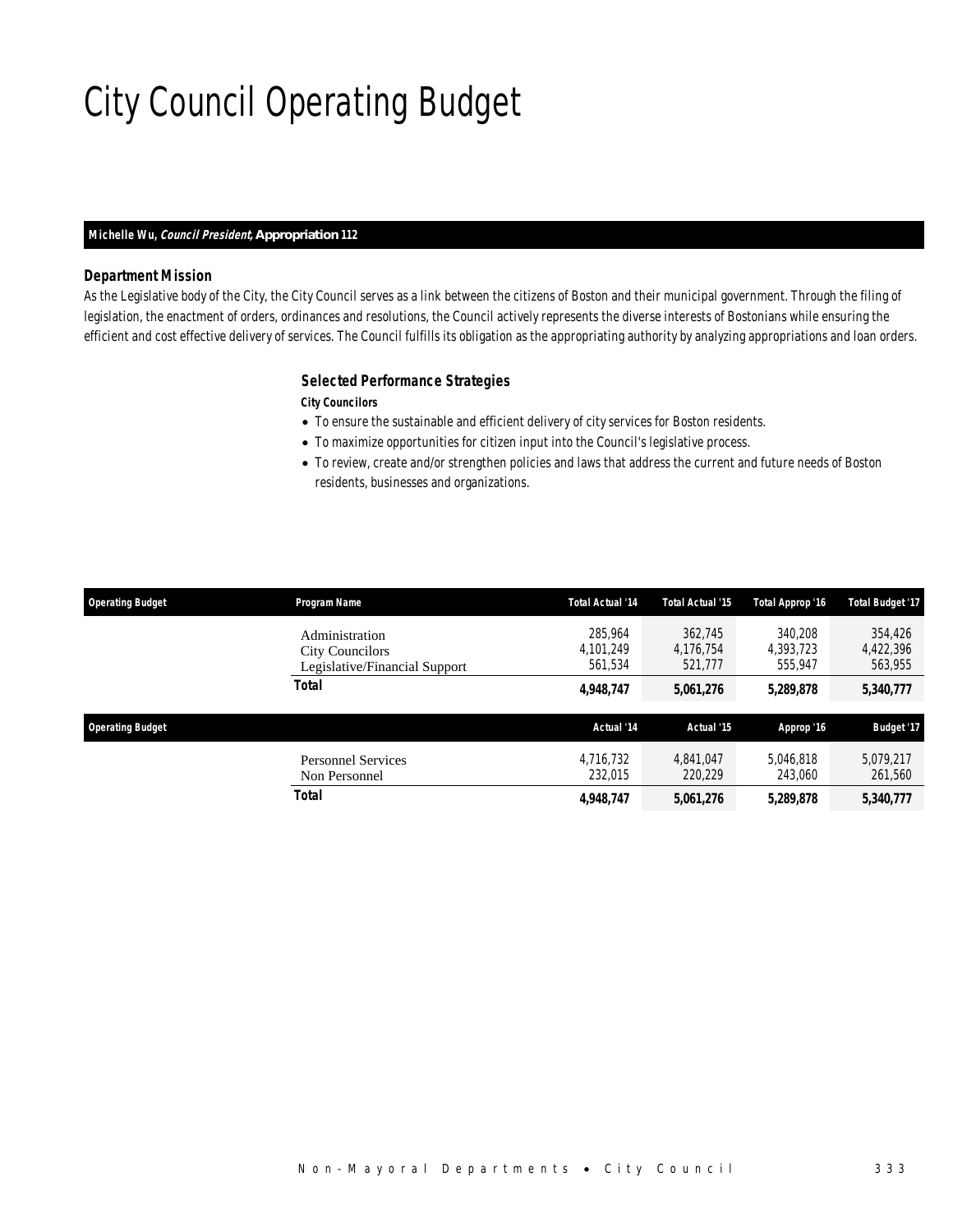# City Council Operating Budget



### *Authorizing Statutes*

- Structure of City Council, 1948 Mass. Acts ch. 452, as amended.
- District Representation, 1982 Mass. Acts ch. 605; 1991 Mass. Acts ch. 108; 1986 Mass. Acts ch. 343.

### *Description of Services*

Members draft and file legislation on a wide range of public affairs in Boston designed to improve the quality of life for its citizens. Each year the Council conducts an extensive series of public hearings to review the Mayor's appropriation request for the subsequent fiscal year. After a thorough analysis and determination that the request is fiscally sound, the Council approves an appropriation. Constituent needs are served as directed by each individual councilor.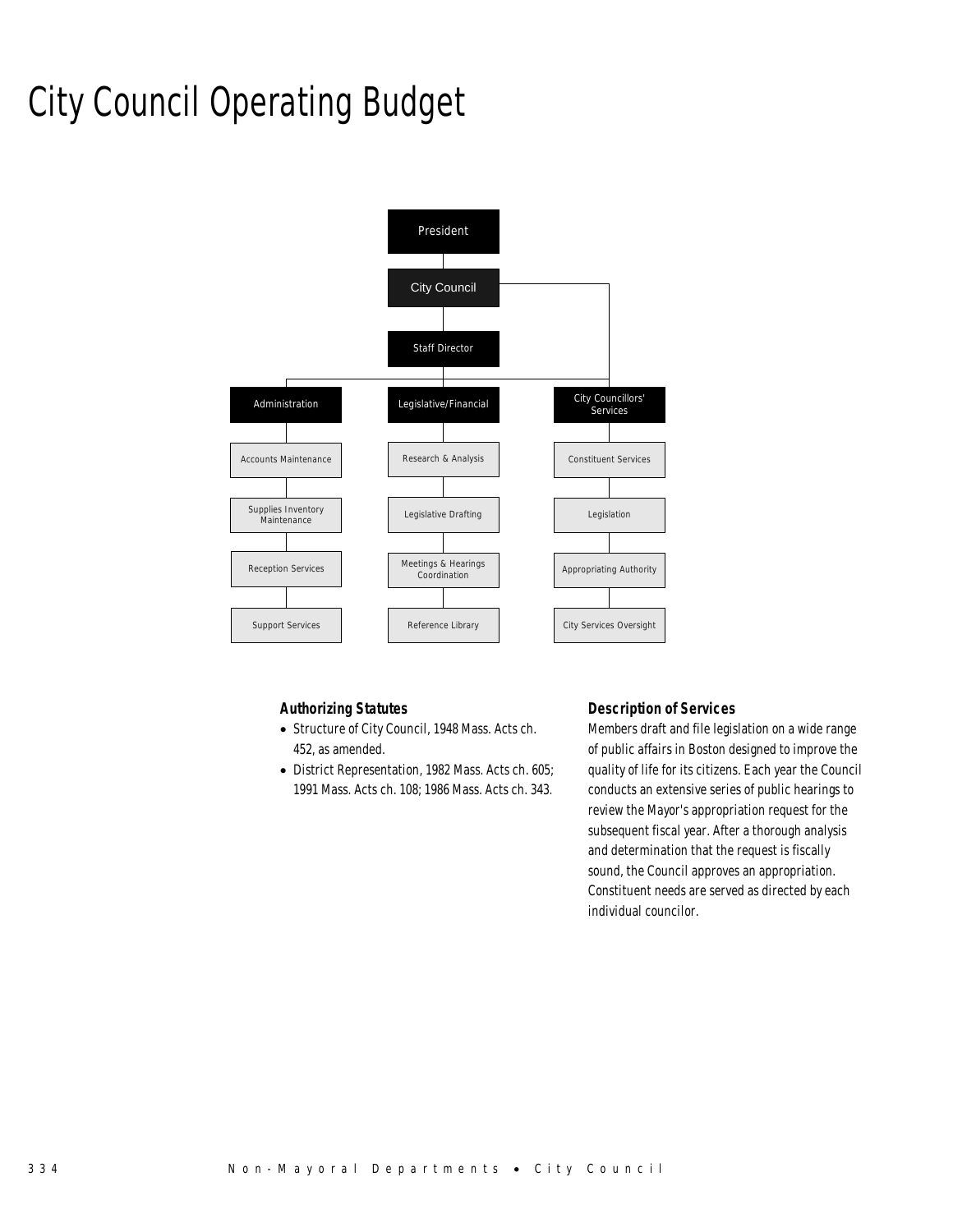## Department History

| <b>Personnel Services</b>       |                                                                                                                                                                                                                                                                                                      | FY14 Expenditure                                                                         | FY15 Expenditure                                                                     | FY16 Appropriation                                                                        | FY17 Adopted                                                                                                      | Inc/Dec 16 vs 17                                                                                                                  |
|---------------------------------|------------------------------------------------------------------------------------------------------------------------------------------------------------------------------------------------------------------------------------------------------------------------------------------------------|------------------------------------------------------------------------------------------|--------------------------------------------------------------------------------------|-------------------------------------------------------------------------------------------|-------------------------------------------------------------------------------------------------------------------|-----------------------------------------------------------------------------------------------------------------------------------|
|                                 | 51000 Permanent Employees<br>51100 Emergency Employees<br>51200 Overtime<br>51600 Unemployment Compensation<br>51700 Workers' Compensation                                                                                                                                                           | 4,582,162<br>5,736<br>0<br>128,834<br>$\overline{0}$                                     | 4,706,820<br>17,938<br>0<br>85,882<br>30,407                                         | 4,926,818<br>$\mathbf{0}$<br>$\mathbf{0}$<br>95,000<br>25,000                             | 4,953,217<br>0<br>$\mathbf 0$<br>95,000<br>31,000                                                                 | 26,399<br>$\mathbf{0}$<br>$\mathbf{0}$<br>$\mathbf{0}$<br>6,000                                                                   |
|                                 | <b>Total Personnel Services</b>                                                                                                                                                                                                                                                                      | 4,716,732                                                                                | 4,841,047                                                                            | 5,046,818                                                                                 | 5,079,217                                                                                                         | 32,399                                                                                                                            |
| <b>Contractual Services</b>     |                                                                                                                                                                                                                                                                                                      | FY14 Expenditure                                                                         | FY15 Expenditure                                                                     | FY16 Appropriation                                                                        | FY17 Adopted                                                                                                      | Inc/Dec 16 vs 17                                                                                                                  |
|                                 | 52100 Communications<br>52200 Utilities<br>52400 Snow Removal<br>52500 Garbage/Waste Removal<br>52600 Repairs Buildings & Structures<br>52700 Repairs & Service of Equipment<br>52800 Transportation of Persons<br>52900 Contracted Services<br><b>Total Contractual Services</b>                    | 23,793<br>0<br>$\overline{0}$<br>0<br>$\overline{0}$<br>2,771<br>0<br>127,607<br>154,171 | 3,056<br>0<br>$\Omega$<br>0<br>$\mathbf{0}$<br>3,765<br>0<br>130,906<br>137,727      | 20,000<br>$\mathbf{0}$<br>0<br>0<br>0<br>5,600<br>$\mathbf{0}$<br>147,860<br>173,460      | 20,000<br>$\mathbf{0}$<br>$\mathbf{0}$<br>$\mathbf 0$<br>$\mathbf{0}$<br>7,600<br>0<br>142,860<br>170,460         | $\mathbf 0$<br>$\mathbf 0$<br>$\overline{0}$<br>$\overline{0}$<br>$\overline{0}$<br>2,000<br>$\mathbf{0}$<br>$-5,000$<br>$-3,000$ |
| <b>Supplies &amp; Materials</b> |                                                                                                                                                                                                                                                                                                      | FY14 Expenditure                                                                         | FY15 Expenditure                                                                     | FY16 Appropriation                                                                        | FY17 Adopted                                                                                                      | Inc/Dec 16 vs 17                                                                                                                  |
|                                 | 53000 Auto Energy Supplies<br>53200 Food Supplies<br>53400 Custodial Supplies<br>53500 Med, Dental, & Hosp Supply<br>53600 Office Supplies and Materials<br>53700 Clothing Allowance<br>53800 Educational Supplies & Mat<br>53900 Misc Supplies & Materials<br><b>Total Supplies &amp; Materials</b> | $\boldsymbol{0}$<br>4,586<br>0<br>$\mathbf{0}$<br>18,897<br>0<br>0<br>$\Omega$<br>23,483 | 0<br>3,789<br>0<br>$\mathbf{0}$<br>29,094<br>0<br>$\mathbf{0}$<br>$\Omega$<br>32,883 | $\mathbf 0$<br>4,000<br>0<br>$\mathbf{0}$<br>26,500<br>0<br>$\overline{0}$<br>0<br>30,500 | $\boldsymbol{0}$<br>8,000<br>$\mathbf{0}$<br>$\mathbf 0$<br>30,000<br>0<br>$\mathbf{0}$<br>$\mathbf{0}$<br>38,000 | $\mathbf 0$<br>4,000<br>$\mathbf{0}$<br>$\Omega$<br>3,500<br>$\mathbf{0}$<br>$\mathbf{0}$<br>$\Omega$<br>7,500                    |
| <b>Current Chgs &amp; Oblig</b> |                                                                                                                                                                                                                                                                                                      | FY14 Expenditure                                                                         | FY15 Expenditure                                                                     | FY16 Appropriation                                                                        | FY17 Adopted                                                                                                      | Inc/Dec 16 vs 17                                                                                                                  |
|                                 | 54300 Workers' Comp Medical<br>54400 Legal Liabilities<br>54500 Aid To Veterans<br>54600 Current Charges H&I<br>54700 Indemnification<br>54900 Other Current Charges<br>Total Current Chgs & Oblig                                                                                                   | 968<br>0<br>0<br>0<br>$\overline{0}$<br>14,057<br>15,025                                 | 8,237<br>0<br>$\mathbf{0}$<br>0<br>$\Omega$<br>8,862<br>17,099                       | 10,000<br>$\mathbf{0}$<br>0<br>0<br>0<br>13,100<br>23,100                                 | 10,000<br>0<br>$\mathbf{0}$<br>$\mathbf{0}$<br>$\theta$<br>12,100<br>22,100                                       | 0<br>$\mathbf 0$<br>$\overline{0}$<br>$\overline{0}$<br>$\overline{0}$<br>$-1,000$<br>$-1,000$                                    |
| Equipment                       |                                                                                                                                                                                                                                                                                                      | FY14 Expenditure                                                                         | FY15 Expenditure                                                                     | FY16 Appropriation                                                                        | FY17 Adopted                                                                                                      | Inc/Dec 16 vs 17                                                                                                                  |
|                                 | 55000 Automotive Equipment<br>55400 Lease/Purchase<br>55600 Office Furniture & Equipment<br>55900 Misc Equipment<br><b>Total Equipment</b>                                                                                                                                                           | $\boldsymbol{0}$<br>$\Omega$<br>20,118<br>19,218<br>39,336                               | 0<br>$\mathbf 0$<br>10,585<br>21,935<br>32,520                                       | $\boldsymbol{0}$<br>$\mathbf{0}$<br>3,000<br>13,000<br>16,000                             | $\boldsymbol{0}$<br>$\mathbf 0$<br>8,000<br>23,000<br>31,000                                                      | $\mathbf 0$<br>$\overline{0}$<br>5,000<br>10,000<br>15,000                                                                        |
| Other                           |                                                                                                                                                                                                                                                                                                      | FY14 Expenditure                                                                         | FY15 Expenditure                                                                     | FY16 Appropriation                                                                        | FY17 Adopted                                                                                                      | Inc/Dec 16 vs 17                                                                                                                  |
|                                 | 56200 Special Appropriation<br>57200 Structures & Improvements<br>58000 Land & Non-Structure<br><b>Total Other</b>                                                                                                                                                                                   | $\boldsymbol{0}$<br>$\boldsymbol{0}$<br>$\mathbf 0$<br>0                                 | 0<br>0<br>0<br>0                                                                     | $\boldsymbol{0}$<br>$\mathbf 0$<br>$\mathbf 0$<br>0                                       | 0<br>0<br>$\mathbf 0$<br>0                                                                                        | 0<br>0<br>0<br>0                                                                                                                  |
|                                 | <b>Grand Total</b>                                                                                                                                                                                                                                                                                   | 4,948,747                                                                                | 5,061,276                                                                            | 5,289,878                                                                                 | 5,340,777                                                                                                         | 50,899                                                                                                                            |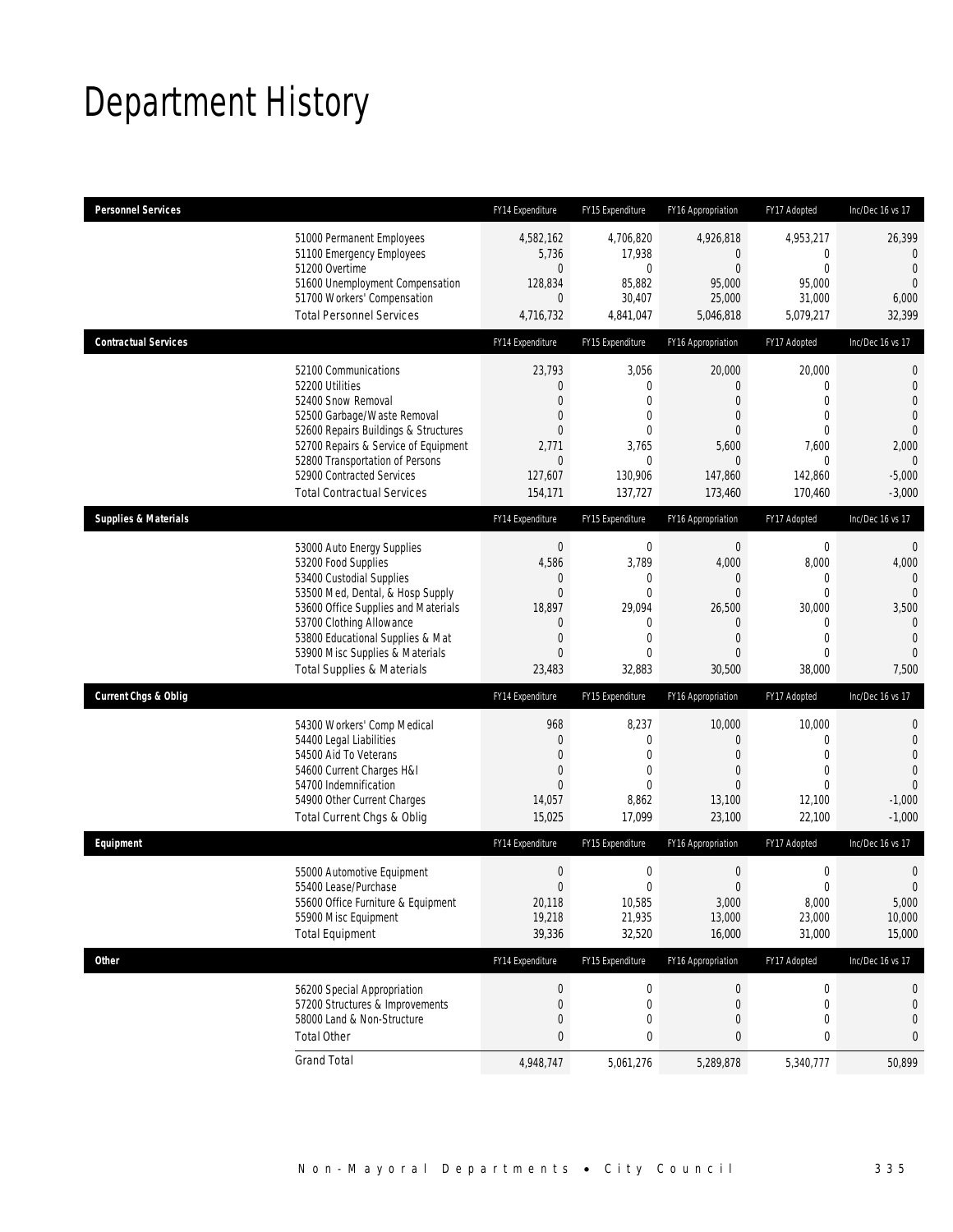## Department Personnel

l.

| Title                                | Union<br>Code | Grade     | Position | FY17 Salary | Title                                | Union<br>Code | Grade     | Position | FY17 Salary  |
|--------------------------------------|---------------|-----------|----------|-------------|--------------------------------------|---------------|-----------|----------|--------------|
|                                      |               |           |          |             |                                      |               |           |          |              |
| Admin Asst                           | <b>CCS</b>    | <b>NG</b> | 22.00    | 594,640     | Dir of Legislative Budget Analysis   | CCS           | <b>NG</b> | 1.00     | 86,427       |
| Administrative & Technical Asst      | CCS           | <b>NG</b> | 1.00     | 40,110      | Legislative Assistant                | CCS           | <b>NG</b> | 1.00     | 49,094       |
| <b>Business Manager</b>              | CCS           | <b>NG</b> | 1.00     | 62,903      | Office Manager                       | CCS           | NG.       | 1.00     | 50,475       |
| <b>Central Staff Director</b>        | <b>CCS</b>    | <b>NG</b> | 1.00     | 86,938      | Research & Policy Director           | <b>CCS</b>    | <b>NG</b> | 1.00     | 69,550       |
| City Councilor                       | CCS           | NG.       | 13.00    | ,297,053    | Secretary                            | CCS           | <b>NG</b> | 68.00    | 2,047,388    |
| City Messenger & Sr Legislative Asst | CCS           | <b>NG</b> | 1.00     | 58,811      | St Legislative Asst & Budget Analyst | CCS           | <b>NG</b> | 2.00     | 115,066      |
| Compliance Director & Staff Counsel  | CCS           | ΝG        | 1.00     | 83,481      | Television Operations & Tech Manager | CCS           | <b>NG</b> | 1.00     | 63,926       |
|                                      |               |           |          |             | <b>Total</b>                         |               |           | 115      | 4,705,862    |
|                                      |               |           |          |             | <b>Adjustments</b>                   |               |           |          |              |
|                                      |               |           |          |             | <b>Differential Payments</b>         |               |           |          | $\mathbf{0}$ |
|                                      |               |           |          |             | Other                                |               |           |          | 247,355      |
|                                      |               |           |          |             | Chargebacks                          |               |           |          | 0            |
|                                      |               |           |          |             | <b>Salary Savings</b>                |               |           |          | 0            |

*FY17 Total Request 4,953,217*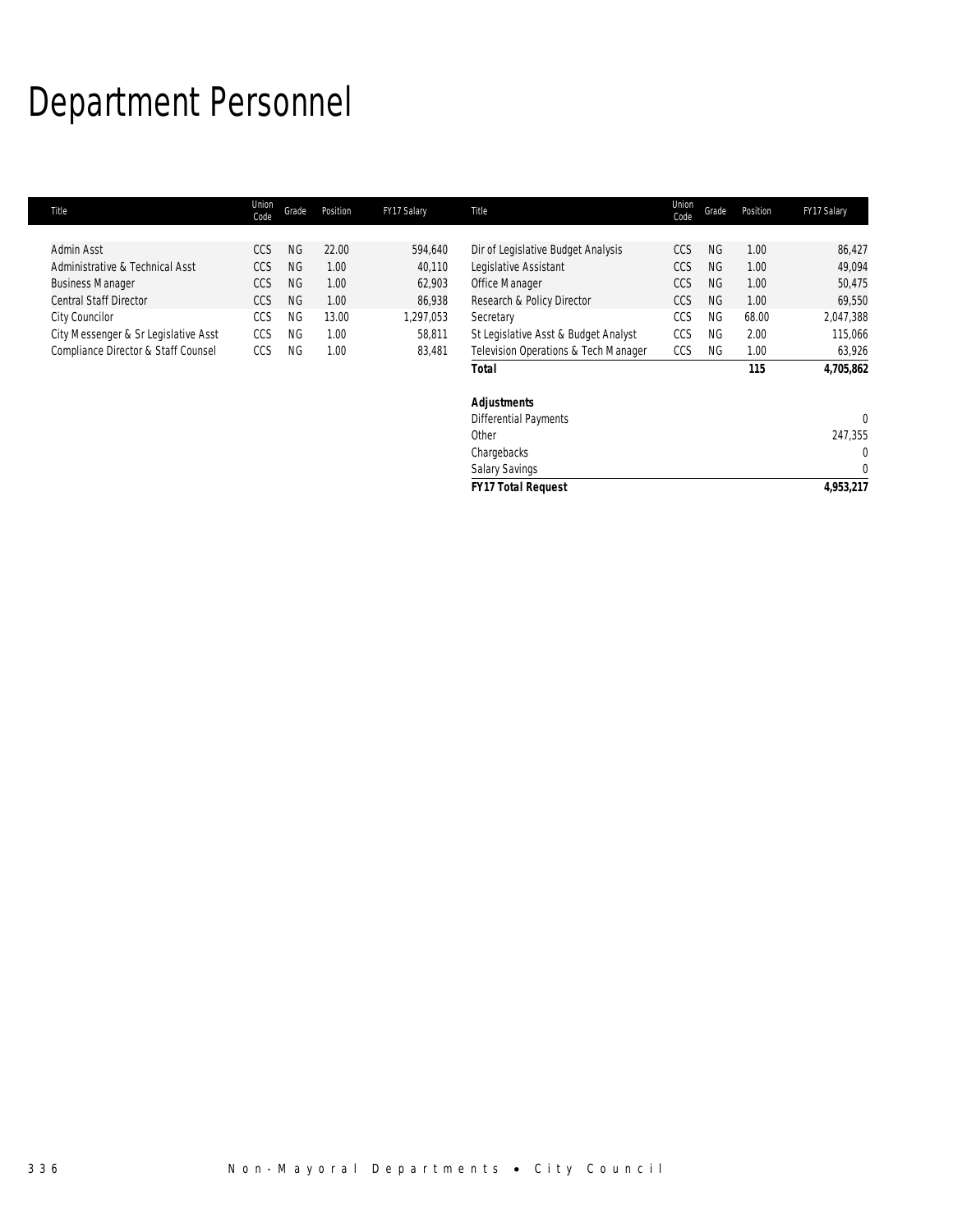# Program 1. Administration

### *Daisy De La Rosa, Manager, Organization 112100*

### *Program Description*

The Administration Program is responsible for providing staff resources and administrative direction to City Council programs. It also oversees budgeting, purchasing, information systems, and personnel matters for the City Council.

| <b>Operating Budget</b>                    | Actual '14        | Actual '15        | Approp '16        | <b>Budget '17</b> |
|--------------------------------------------|-------------------|-------------------|-------------------|-------------------|
| <b>Personnel Services</b><br>Non Personnel | 190,098<br>95.866 | 264,485<br>98.260 | 269,208<br>71.000 | 278,426<br>76,000 |
| Total                                      | 285,964           | 362,745           | 340,208           | 354.426           |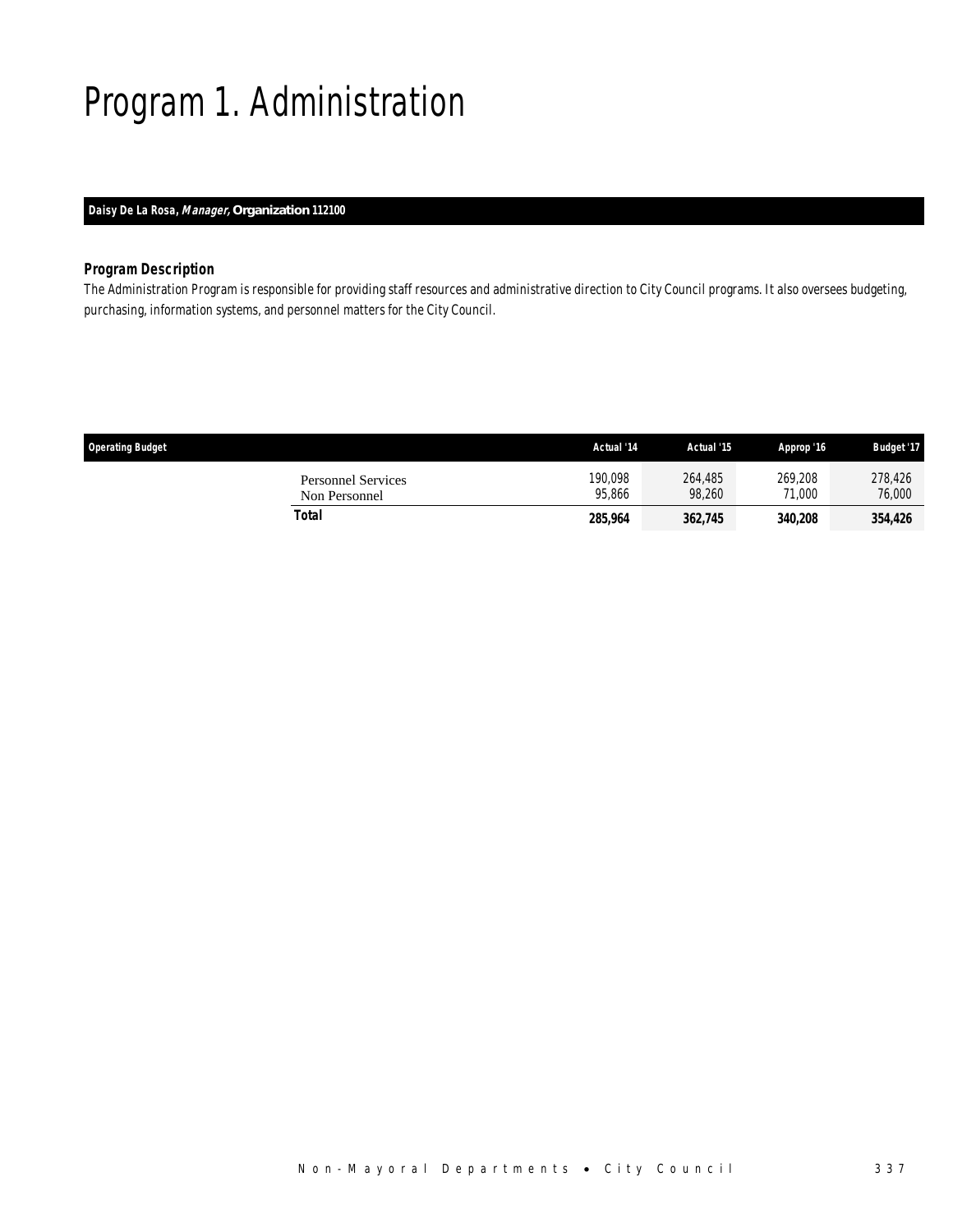# Program 2. City Councilors

### *Michelle Wu, Manager, Organization 112200*

### *Program Description*

The City Councilors program provides a liaison between Bostonians and their municipal government, and advocates on behalf of constituent needs at the city department, state, and federal levels. The program also translates appropriate citizen concerns into Council legislation.

| <b>Operating Budget</b>                    | Actual '14           | Actual '15          | Approp '16           | <b>Budget '17</b>    |
|--------------------------------------------|----------------------|---------------------|----------------------|----------------------|
| <b>Personnel Services</b><br>Non Personnel | 3,974,871<br>126,378 | 4,078,236<br>98,518 | 4,248,763<br>144.960 | 4,274,436<br>147,960 |
| Total                                      | 4,101,249            | 4,176,754           | 4,393,723            | 4,422,396            |
| Performance                                |                      |                     |                      |                      |

#### **Strategy:** To ensure the sustainable and efficient delivery of city services for Boston residents.

| <b>Performance Measures</b>                                                                                                                         | Actual '14              | Actual '15              | Projected '16           | Target '17              |
|-----------------------------------------------------------------------------------------------------------------------------------------------------|-------------------------|-------------------------|-------------------------|-------------------------|
| <b>Administrative Matters</b><br>Appropriations & Loan Orders<br>Grants                                                                             | 529<br>62<br>64         | 508<br>44<br>69         | 457<br>51<br>80         | 475<br>64<br>69         |
| <b>Strategy:</b> To maximize opportunities for citizen input into the Council's legislative process.                                                |                         |                         |                         |                         |
| <b>Performance Measures</b>                                                                                                                         | Actual '14              | Actual '15              | Projected '16           | Target '17              |
| % of legislative matters receiving public<br>hearing<br>Legislative matters receiving public hearing<br>Orders for Hearings<br>Public hearings held | 86%<br>269<br>65<br>191 | 92%<br>259<br>98<br>213 | 87%<br>222<br>63<br>177 | 93%<br>260<br>86<br>190 |

Strategy: To review, create and/or strengthen policies and laws that address the current and future needs of Boston residents, businesses and organizations.

| <b>Performance Measures</b>                                         | Actual '14 | Actual '15 | Projected '16 | Target '17 |
|---------------------------------------------------------------------|------------|------------|---------------|------------|
| Council working sessions and meetings<br><b>Home Rule Petitions</b> | 22<br>h    | 14<br>10   |               |            |
| Hours of Council meetings, hearings and<br>working sessions         | 280        | 281        | 271           | 260        |
| Legislative matters referred to committee                           | 314        | 283        | 255           | 280        |
| Legislative Resolutions                                             | 16         | 25         | 30            |            |
| Ordinances                                                          | 10         |            | 21            |            |
| Regular Council sessions                                            | 35         | 34         | 35            | 35         |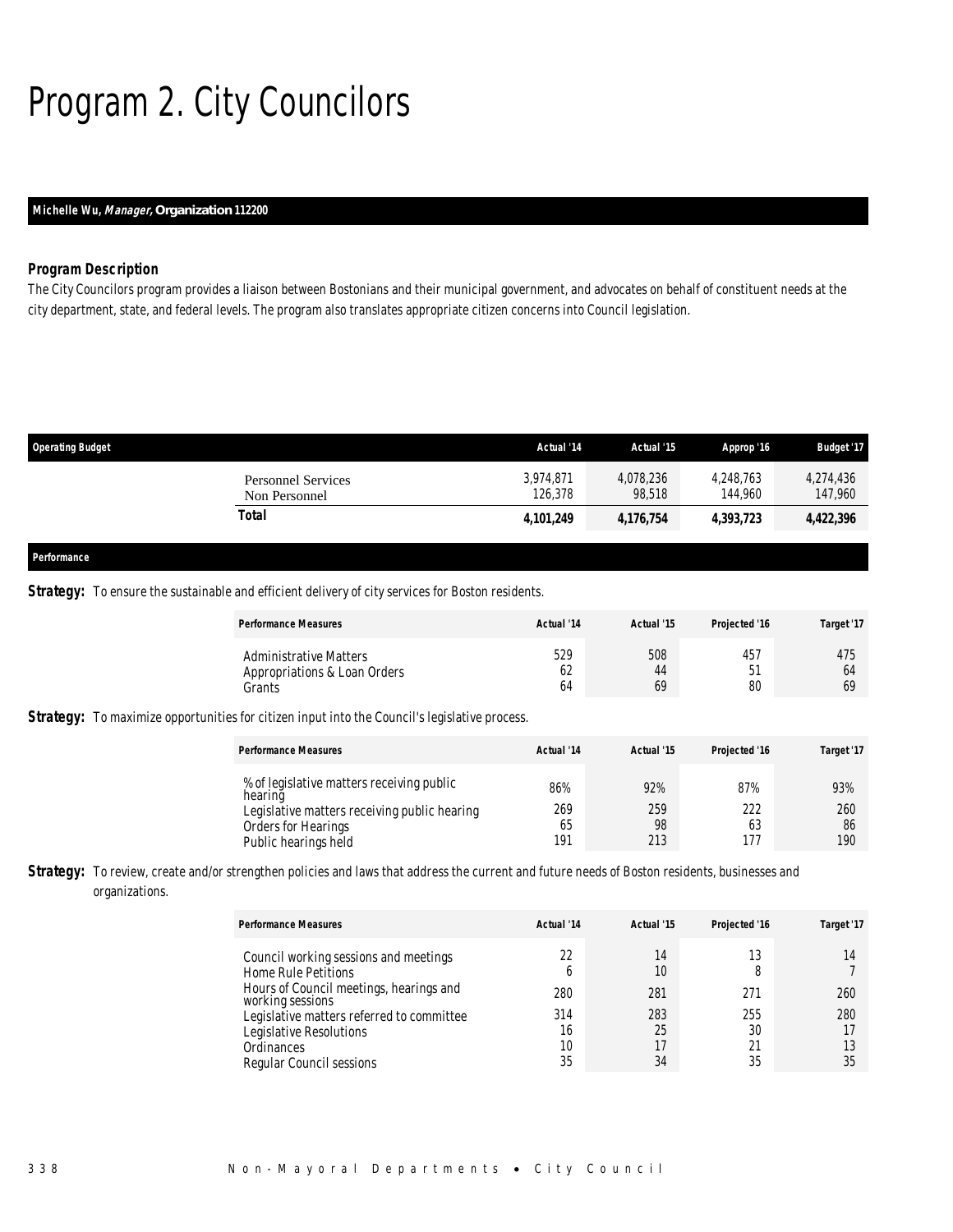# Program 3. Legislative/Financial Support

### *Daisy De La Rosa, Manager, Organization 112300*

### *Program Description*

The mission of the Legislative/Financial Support Program is to provide research and draft legislation to be filed by City Councilors and provide analysis of legislation introduced by the Mayor. The program also provides a comprehensive analysis of the operating and capital budgets. The program maintains the Council's municipal reference library, furnishing City departments and the general public with information on municipal government.

| <b>Operating Budget</b>                    | Actual '14       | Actual '15        | Approp '16        | <b>Budget '17</b> |
|--------------------------------------------|------------------|-------------------|-------------------|-------------------|
| <b>Personnel Services</b><br>Non Personnel | 551,763<br>9.771 | 498,326<br>23.451 | 528.847<br>27.100 | 526,355<br>37,600 |
| Total                                      | 561,534          | 521,777           | 555,947           | 563,955           |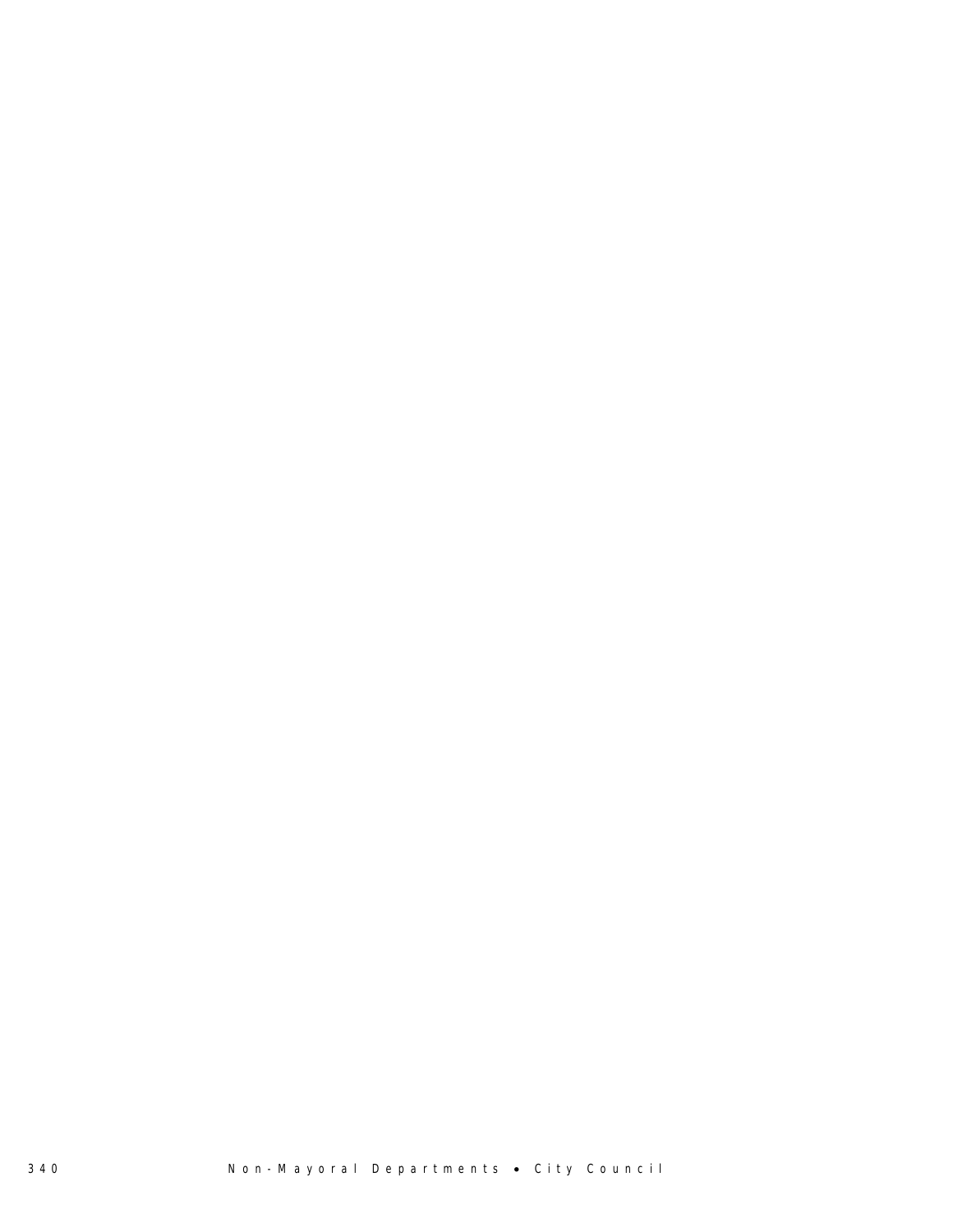# Finance Commission Operating Budget

### *Matt Cahill, Director, Appropriation 193*

### *Department Mission*

The mission of the Finance Commission is to investigate matters relating to appropriations, loans, expenditures, accounts and methods of administration affecting the City of Boston or Suffolk County, or any department thereof which the Commission determines requires investigation. The Commission reports its findings to the Mayor, the City Council, and the general public.

### *Selected Performance Strategies*

*Finance Commission* 

- To carry out investigations determined appropriate.
- To review all City contracts for statutory compliance.

| <b>Operating Budget</b> | Program Name                               | Total Actual '14 | Total Actual '15 | Total Approp '16 | <b>Total Budget '17</b> |
|-------------------------|--------------------------------------------|------------------|------------------|------------------|-------------------------|
|                         | <b>Finance Commission</b>                  | 192.045          | 233,474          | 265,675          | 268,474                 |
|                         | <b>Total</b>                               | 192,045          | 233,474          | 265,675          | 268,474                 |
| <b>Operating Budget</b> |                                            | Actual '14       | Actual '15       | Approp '16       | Budget '17              |
|                         | <b>Personnel Services</b><br>Non Personnel | 190.067<br>1.978 | 230,906<br>2,568 | 257.975<br>7.700 | 260,774<br>7,700        |
|                         | <b>Total</b>                               | 192,045          | 233,474          | 265,675          | 268,474                 |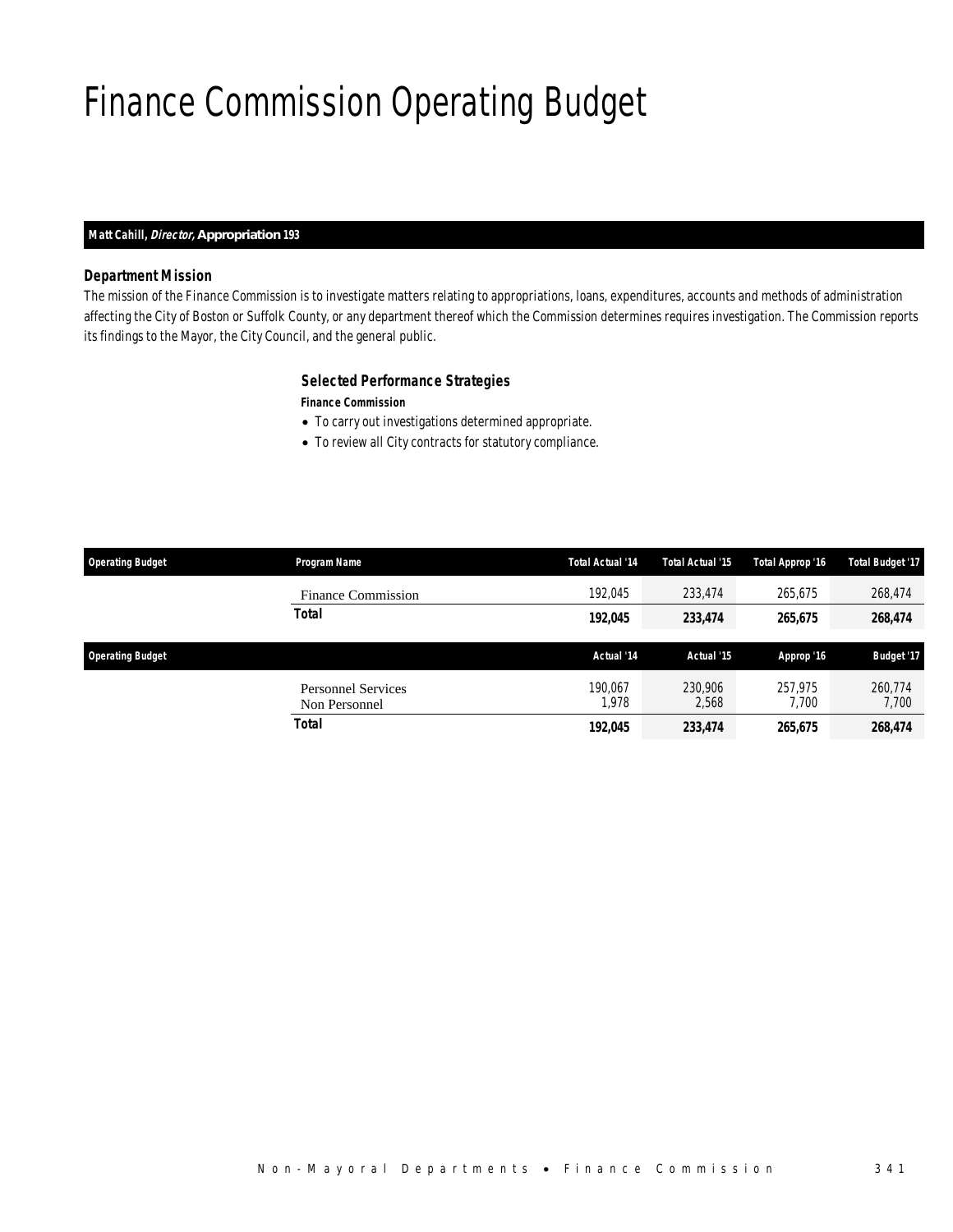## Finance Commission Operating Budget



#### *Authorizing Statutes*

- Finance Commission, 1908 Mass. Acts ch. 562; 1909 Mass. Acts ch. 486, § 17.
- Duties, 1909 Mass. Acts ch. 486, § 18-19; 1948 Mass. Acts ch. 261.
- Referrals to Finance Commission by the Mayor, Auditor, or Collector-Treasurer, 1909 Mass. Acts ch. 486, § 18-19; 1948 Mass. Acts ch. 452, §§ 49- 50.
- Expenses, 1965 Mass. Acts ch. 894.
- Powers, Penalties, Perjury, Depositions, Protection Against Self-Incrimination, 1909 Mass. Acts ch. 486, §§ 20-21, as amended.
- Off-Street Parking Facilities, Eminent Domain, 1946 Mass. Acts ch. 474, § 1a, as amended.

#### *Description of Services*

The Finance Commission conducts investigations into all matters it deems appropriate. The Commission hires independent staff who conduct many of the investigations, with the Commission publishing and presenting all final reports. The Finance Commission also reviews, and if necessary investigates, all contracts referred to it and reports its findings and recommendations to the Mayor.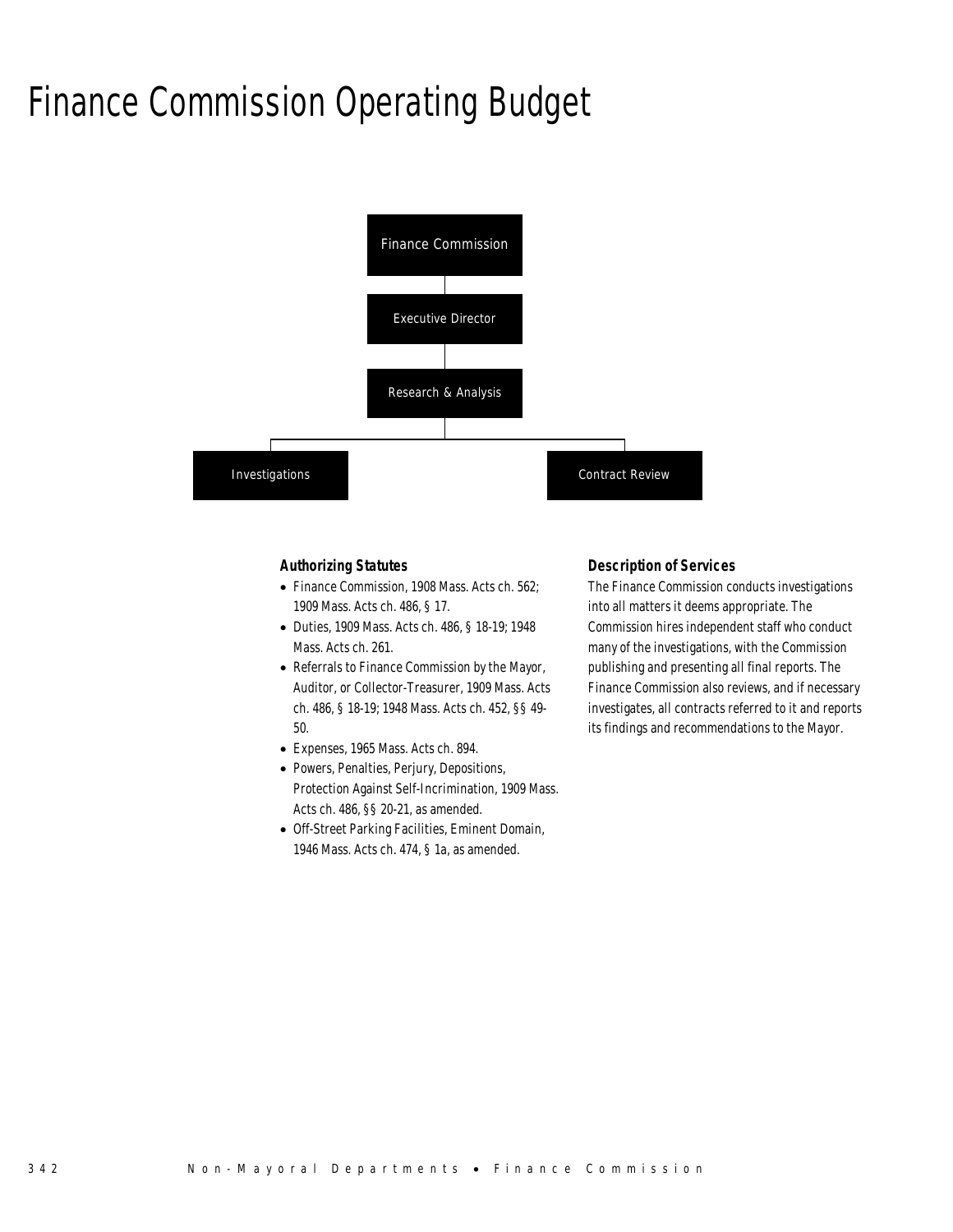## Department History

| <b>Personnel Services</b>       |                                                                                                                                                                                                                                                                                                      | FY14 Expenditure                                                                                     | FY15 Expenditure                                                                                         | FY16 Appropriation                                                                                 | FY17 Adopted                                                                                                          | Inc/Dec 16 vs 17                                                                                                                                   |
|---------------------------------|------------------------------------------------------------------------------------------------------------------------------------------------------------------------------------------------------------------------------------------------------------------------------------------------------|------------------------------------------------------------------------------------------------------|----------------------------------------------------------------------------------------------------------|----------------------------------------------------------------------------------------------------|-----------------------------------------------------------------------------------------------------------------------|----------------------------------------------------------------------------------------------------------------------------------------------------|
|                                 | 51000 Permanent Employees<br>51100 Emergency Employees<br>51200 Overtime<br>51600 Unemployment Compensation<br>51700 Workers' Compensation<br><b>Total Personnel Services</b>                                                                                                                        | 190,067<br>0<br>$\mathbf 0$<br>0<br>$\overline{0}$<br>190,067                                        | 230,906<br>0<br>$\mathbf 0$<br>0<br>$\theta$<br>230,906                                                  | 257,975<br>0<br>$\mathbf 0$<br>0<br>0<br>257,975                                                   | 260,775<br>$\mathbf 0$<br>$\mathbf 0$<br>$\mathbf{0}$<br>$\mathbf{0}$<br>260,775                                      | 2,800<br>0<br>$\overline{0}$<br>$\mathbf{0}$<br>$\theta$<br>2,800                                                                                  |
| <b>Contractual Services</b>     |                                                                                                                                                                                                                                                                                                      | FY14 Expenditure                                                                                     | FY15 Expenditure                                                                                         | FY16 Appropriation                                                                                 | FY17 Adopted                                                                                                          | Inc/Dec 16 vs 17                                                                                                                                   |
|                                 | 52100 Communications<br>52200 Utilities<br>52400 Snow Removal<br>52500 Garbage/Waste Removal<br>52600 Repairs Buildings & Structures<br>52700 Repairs & Service of Equipment<br>52800 Transportation of Persons<br>52900 Contracted Services<br><b>Total Contractual Services</b>                    | 1,515<br>0<br>0<br>0<br>0<br>0<br>$\mathbf 0$<br>34<br>1,549                                         | 1,208<br>0<br>0<br>$\mathbf 0$<br>0<br>$\mathbf 0$<br>175<br>$\mathbf{0}$<br>1,383                       | 2,700<br>0<br>0<br>0<br>0<br>250<br>300<br>1,500<br>4,750                                          | 2,700<br>$\mathbf 0$<br>$\mathbf{0}$<br>$\mathbf{0}$<br>$\mathbf 0$<br>250<br>300<br>1,500<br>4,750                   | $\mathbf 0$<br>$\mathbf 0$<br>$\overline{0}$<br>$\mathbf{0}$<br>$\mathbf 0$<br>$\overline{0}$<br>$\mathbf{0}$<br>$\overline{0}$<br>0               |
| <b>Supplies &amp; Materials</b> |                                                                                                                                                                                                                                                                                                      | FY14 Expenditure                                                                                     | FY15 Expenditure                                                                                         | FY16 Appropriation                                                                                 | FY17 Adopted                                                                                                          | Inc/Dec 16 vs 17                                                                                                                                   |
|                                 | 53000 Auto Energy Supplies<br>53200 Food Supplies<br>53400 Custodial Supplies<br>53500 Med, Dental, & Hosp Supply<br>53600 Office Supplies and Materials<br>53700 Clothing Allowance<br>53800 Educational Supplies & Mat<br>53900 Misc Supplies & Materials<br><b>Total Supplies &amp; Materials</b> | $\bf{0}$<br>$\mathbf 0$<br>0<br>$\mathbf 0$<br>86<br>$\mathbf 0$<br>$\mathbf 0$<br>$\mathbf 0$<br>86 | $\boldsymbol{0}$<br>$\mathbf 0$<br>0<br>$\mathbf 0$<br>172<br>0<br>$\overline{0}$<br>$\mathbf{0}$<br>172 | $\mathbf 0$<br>$\overline{0}$<br>0<br>$\mathbf 0$<br>575<br>$\theta$<br>$\overline{0}$<br>0<br>575 | $\mathbf 0$<br>$\mathbf 0$<br>$\mathbf 0$<br>$\mathbf 0$<br>575<br>$\mathbf 0$<br>$\mathbf{0}$<br>$\mathbf{0}$<br>575 | $\mathbf{0}$<br>$\mathbf 0$<br>$\mathbf{0}$<br>$\overline{0}$<br>$\mathbf 0$<br>$\overline{0}$<br>$\overline{0}$<br>$\overline{0}$<br>$\mathbf{0}$ |
| <b>Current Chgs &amp; Oblig</b> |                                                                                                                                                                                                                                                                                                      | FY14 Expenditure                                                                                     | FY15 Expenditure                                                                                         | FY16 Appropriation                                                                                 | FY17 Adopted                                                                                                          | Inc/Dec 16 vs 17                                                                                                                                   |
|                                 | 54300 Workers' Comp Medical<br>54400 Legal Liabilities<br>54500 Aid To Veterans<br>54600 Current Charges H&I<br>54700 Indemnification<br>54900 Other Current Charges<br>Total Current Chgs & Oblig                                                                                                   | $\bf{0}$<br>$\mathbf 0$<br>0<br>0<br>$\mathbf 0$<br>75<br>75                                         | 0<br>$\mathbf 0$<br>0<br>$\overline{0}$<br>$\overline{0}$<br>77<br>77                                    | $\mathbf 0$<br>$\mathbf 0$<br>0<br>$\mathbf 0$<br>0<br>250<br>250                                  | $\boldsymbol{0}$<br>$\mathbf 0$<br>$\mathbf{0}$<br>$\mathbf 0$<br>$\mathbf{0}$<br>250<br>250                          | $\mathbf 0$<br>$\mathbf 0$<br>$\overline{0}$<br>$\overline{0}$<br>$\overline{0}$<br>$\mathbf{0}$<br>$\overline{0}$                                 |
| Equipment                       |                                                                                                                                                                                                                                                                                                      | FY14 Expenditure                                                                                     | FY15 Expenditure                                                                                         | FY16 Appropriation                                                                                 | FY17 Adopted                                                                                                          | Inc/Dec 16 vs 17                                                                                                                                   |
|                                 | 55000 Automotive Equipment<br>55400 Lease/Purchase<br>55600 Office Furniture & Equipment<br>55900 Misc Equipment<br><b>Total Equipment</b>                                                                                                                                                           | 0<br>$\boldsymbol{0}$<br>$\boldsymbol{0}$<br>268<br>268                                              | 0<br>$\Omega$<br>$\boldsymbol{0}$<br>936<br>936                                                          | $\mathbf 0$<br>$\overline{0}$<br>$\boldsymbol{0}$<br>2,125<br>2,125                                | $\mathbf 0$<br>$\overline{0}$<br>$\boldsymbol{0}$<br>2,125<br>2,125                                                   | $\mathbf 0$<br>$\overline{0}$<br>$\mathbf 0$<br>$\mathbf 0$<br>0                                                                                   |
| <b>Other</b>                    |                                                                                                                                                                                                                                                                                                      | FY14 Expenditure                                                                                     | FY15 Expenditure                                                                                         | FY16 Appropriation                                                                                 | FY17 Adopted                                                                                                          | Inc/Dec 16 vs 17                                                                                                                                   |
|                                 | 56200 Special Appropriation<br>57200 Structures & Improvements<br>58000 Land & Non-Structure<br><b>Total Other</b>                                                                                                                                                                                   | $\boldsymbol{0}$<br>0<br>0<br>0                                                                      | 0<br>0<br>$\mathbf 0$<br>0                                                                               | $\boldsymbol{0}$<br>0<br>0<br>0                                                                    | $\boldsymbol{0}$<br>$\mathbf 0$<br>$\mathbf 0$<br>0                                                                   | 0<br>0<br>$\mathbf 0$<br>0                                                                                                                         |
|                                 | <b>Grand Total</b>                                                                                                                                                                                                                                                                                   | 192,045                                                                                              | 233,474                                                                                                  | 265,675                                                                                            | 268,474                                                                                                               | 2,800                                                                                                                                              |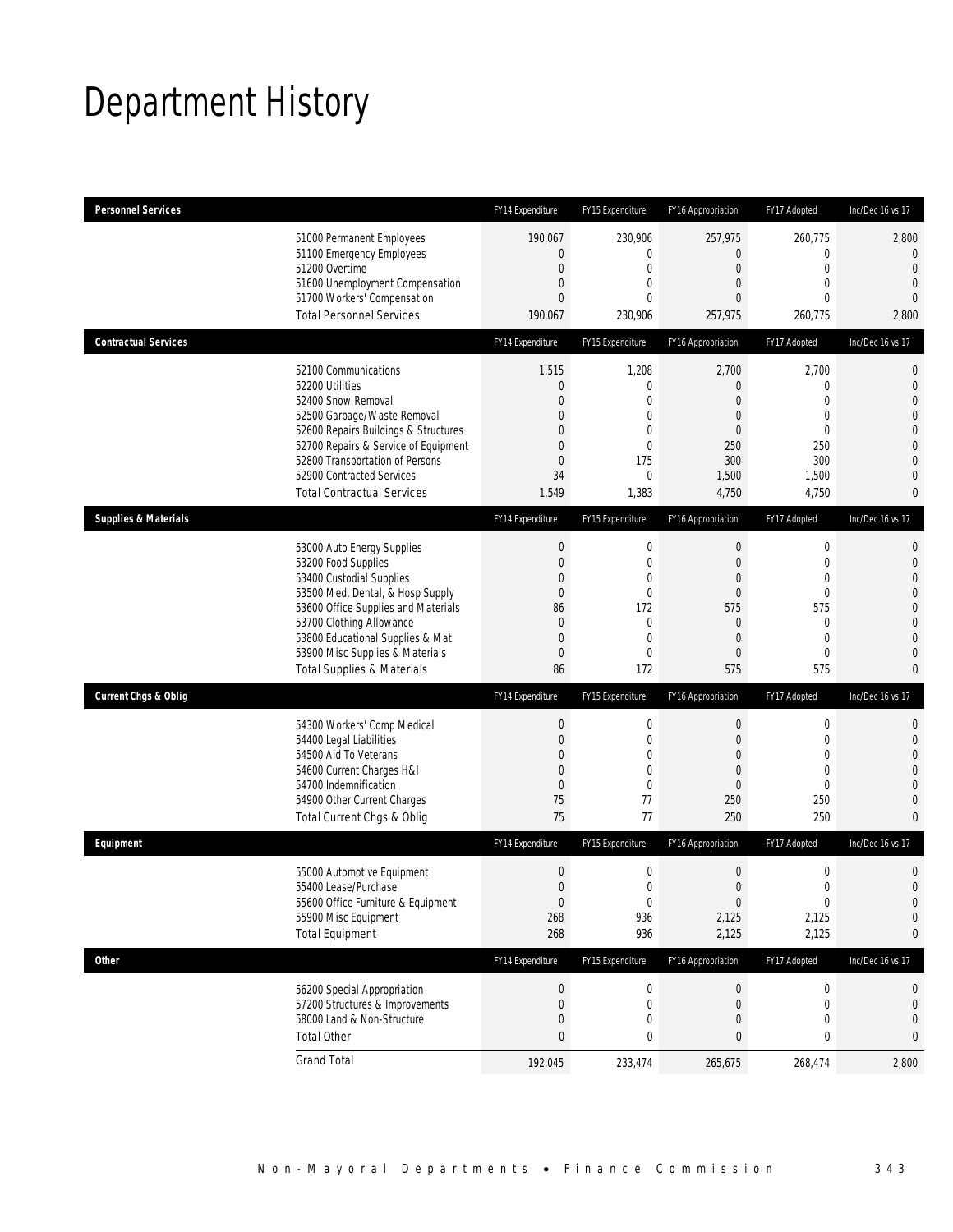# Department Personnel

| Title       | Union<br>Code   | Grade     | Position | FY17 Salary | Title                         | Union<br>Code | Grade | Position | FY17 Salary    |
|-------------|-----------------|-----------|----------|-------------|-------------------------------|---------------|-------|----------|----------------|
|             |                 |           |          |             |                               |               |       |          |                |
| Admin Asst  | EXM             | 03        | 1.00     | 45,183      | <b>Confidential Secretary</b> | EXM           | 12    | 1.00     | 125,114        |
| Chairperson | EX <sub>0</sub> | <b>NG</b> | 1.00     | 5,014       | <b>Financial Analyst</b>      | EXM           | 06    | 1.00     | 81,405         |
|             |                 |           |          |             | <b>Total</b>                  |               |       | 4        | 256,716        |
|             |                 |           |          |             | <b>Adjustments</b>            |               |       |          |                |
|             |                 |           |          |             | Differential Payments         |               |       |          | $\mathbf 0$    |
|             |                 |           |          |             | Other                         |               |       |          | 4,059          |
|             |                 |           |          |             | Chargebacks                   |               |       |          | $\mathbf{0}$   |
|             |                 |           |          |             | <b>Salary Savings</b>         |               |       |          | $\overline{0}$ |
|             |                 |           |          |             | <b>FY17 Total Request</b>     |               |       |          | 260,775        |